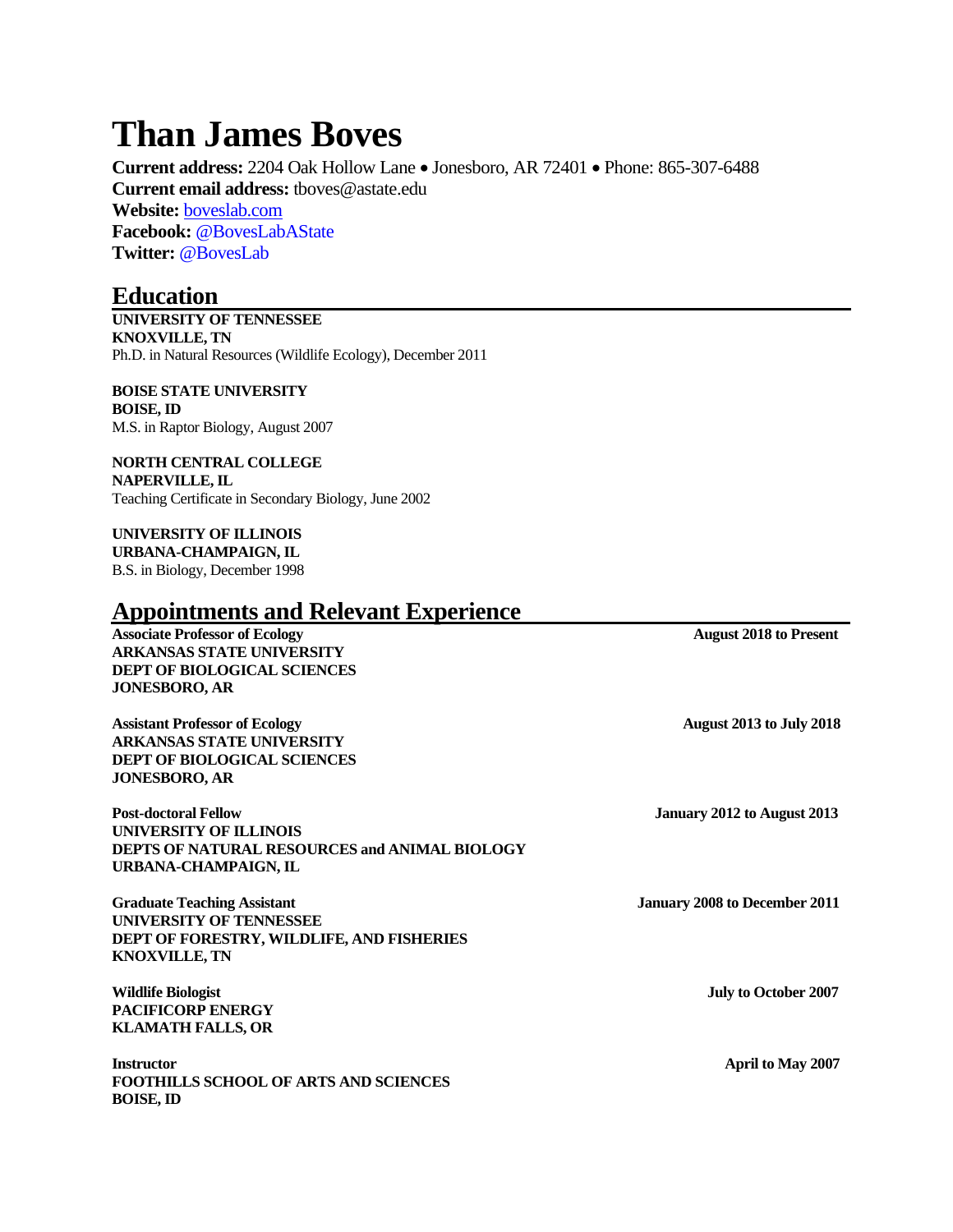| <b>Graduate Teaching Assistant</b><br><b>BOISE STATE UNIVERSITY</b><br><b>DEPT OF BIOLOGICAL SCIENCES</b><br><b>BOISE, ID</b>   | <b>August 2004 to May 2007</b> |
|---------------------------------------------------------------------------------------------------------------------------------|--------------------------------|
| <b>Barn Owl Box Project Leader</b><br><b>BOISE STATE UNIVERSITY</b><br><b>BOISE, ID</b>                                         | December 2006 to May 2007      |
| <b>Songbird Bander</b><br><b>IDAHO BIRD OBSERVATORY</b><br>LUCKY PEAK BANDING STATION, ID                                       | <b>July to October 2005</b>    |
| <b>Field Biologist</b><br>US BUREAU OF LAND MANAGEMENT / BOISE STATE UNIVERSITY<br><b>SHOSHONE, ID</b>                          | May to July 2005               |
| <b>Biology Teacher</b><br>PROVISO EAST HIGH SCHOOL<br>MAYWOOD, IL                                                               | August 2002 to June 2004       |
| <b>Science Teacher</b><br><b>COLLEGE OF DUPAGE - SUMMER GIFTED PROGRAM</b><br><b>GLEN ELLYN, IL</b>                             | <b>Summer 2002</b>             |
| <b>Cardiovascular Diagnostics Specialist</b><br><b>ABBOTT LABORATORIES</b><br><b>ABBOTT PARK, IL</b>                            | <b>May 1999 to August 2001</b> |
| <b>Field Biologist</b><br><b>ILLINOIS NATURAL HISTORY SURVEY</b><br>COOK COUNTY FOREST PRESERVES, COOK COUNTY, IL               | May 1998 to August 1998        |
| <b>Intern/Research Assistant</b><br>FIELD MUSEUM OF NATURAL HISTORY<br>CHICAGO, IL                                              | May to August 1997             |
| <b>Research Assistant</b><br><b>MANOMET CENTER FOR CONSERVATION SCIENCES</b><br>CHIQUIBUL FOREST RESERVE, CAYO DISTRICT, BELIZE | <b>January to April 1997</b>   |

# **Publications**

*Peer-reviewed ( \* Indicates student co-author)*

42) Youtz, J. \* , R. Raibley\* , and **T.J. Boves**. Evaluating Multiple-Scale Habitat Features Related to Avian Occurrence in Fragmented Woodlots in the Lower Mississippi Alluvial Valley of Northeastern Arkansas. Journal of Wildlife Management. *In Review*.

41) Wessels, J.L.\* and **T.J. Boves**. Cerulean Warbler breeding ecology, survival, and habitat selection in the Ozark region of Arkansas. Journal of Field Ornithology. *In Review*.

40) Worm, A.J.\* and **T.J. Boves.** 2020. Western Kingbird (*Tyrannus verticalis*) with a bill deformity in Memphis, Tennessee, USA. Wilson Journal of Ornithology. *In Press*.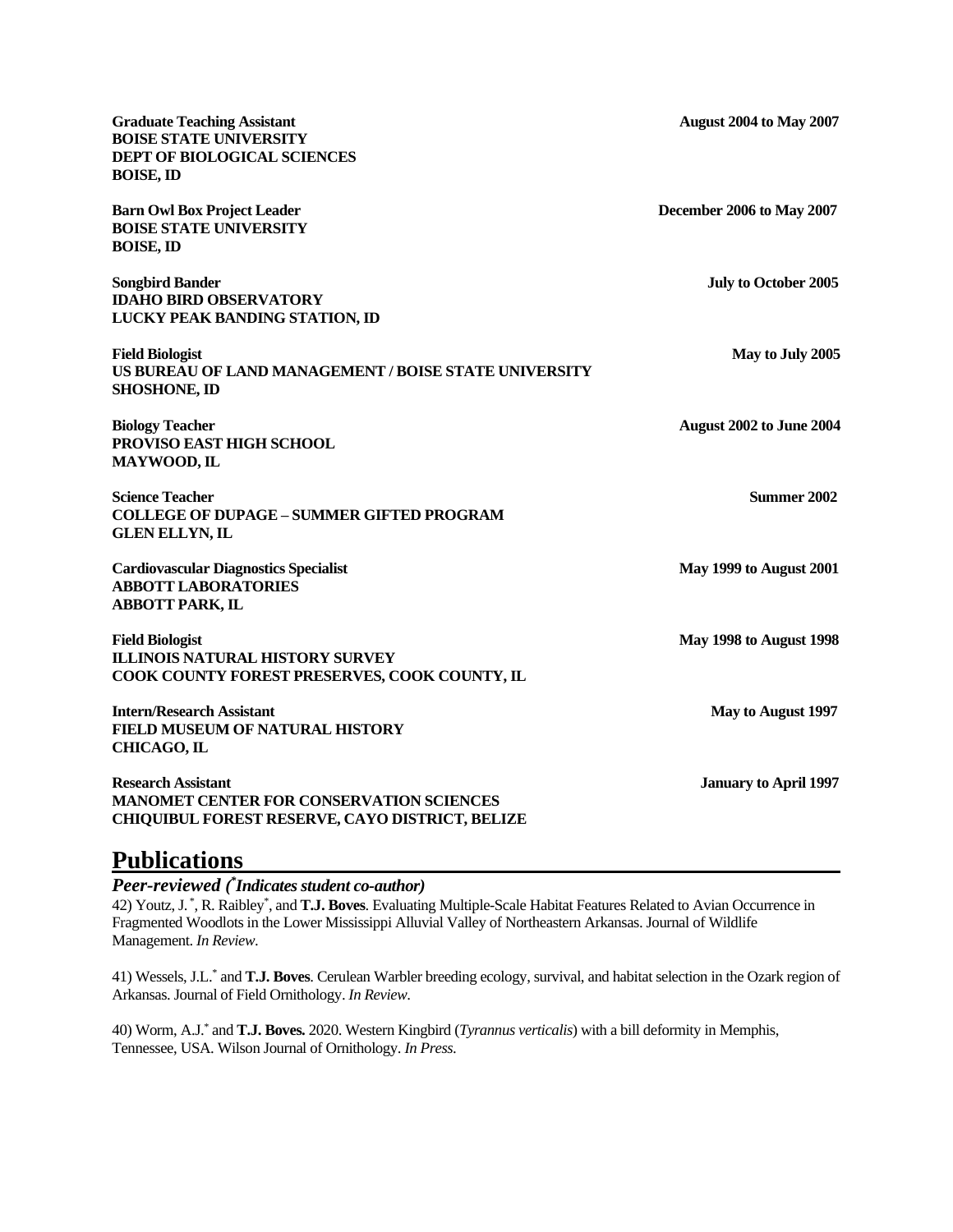39) Jones, T.M.\* , J.D. Brawn, I.J. Ausprey, A.C. Vitz, A.D. Rodewald, D.W. Raybuck\* , **T.J. Boves**, C.J. Fiss\* , D.J. McNeil\* , S.H. Stoleson, J.L. Larkin, W.A. Cox, A.C. Schwarzer, N. Horsley, E.M. Trumbo\* , and M.P. Ward. 2020. Parental benefits and offspring costs reflect parent-offspring conflict over the age of fledging among songbirds. Proceedings of the National Academy of Sciences. *In Press*.

38) Youtz, J.\* , K. Miller\* , E.K. Bowers, S.L Rogers\* , L.P. Bulluck, M. Johnson, B.D. Peer, K.L. Percy, E.I. Johnson, E.M. Ames\* , C.T. Tonra, and **T.J. Boves**. 2020. Bergmann's rule is followed at multiple stages of post-embryonic development in a long-distance migratory songbird. Ecology and Evolution 1–15. DOI: 10.1002/ece3.6721.

37) Elmore, J.A.\* , S.R. Loss, **T.J. Boves**, R.S. Cooper\* , et al. 2020. Correlates of bird collisions with buildings across three North American countries. Conservation Biology. *In Press.* DOI: 10.1111/cobi.13569

36) Bryant, L.C.\* , T.A. Beachy, and **T.J. Boves**. 2020. Hemlock wooly adelgid invasion has mixed associations with Louisiana Waterthrush habitat selection and fitness in the southern Appalachians. Condor 122:1-16. DOI: 10.1093/condor/duaa027

35) Raybuck, D.W.\* , J.L. Larkin, S.H. Stoleson, and **T.J. Boves.** 2020. Radio tracking reveals movements and habitat selection of post-fledging Cerulean Warblers in a managed forest landscape. Condor 122:1-15. DOI: 10.1093/condor/duz063

34) Reese, J.A., C.T. Tonra, **T.J. Boves**, E. Johnson, R.R. Wilson, C.D. Viverette, M.D. Johnson, E.M. Ames, A.E. Matthews<sup>\*</sup>, M.C. Slevin<sup>\*</sup>, J. Reese, K.C. Percy, P.P. Marra, N. Bayly, and L.P. Bulluck. 2019. Using stable isotopes to estimate migratory connectivity for a patchily distributed, wetland-associated Neotropical migrant. Condor 121:1-15. DOI: 10.1093/condor/duz052

33) Worm, A.J. and **T.J. Boves**. 2019. Bringing Home the Bacon: A Loggerhead Shrike (*Lanius ludovicianus*) Caches an Anthropogenic Food Item in an Urban Environment. Southeastern Naturalist 18(4) DOI: 10.1656/058.018.0412

32) Desaix, M.G., L.P. Bulluck, A.J. Eckert, C.B. Viverette, **T.J. Boves**, J.A. Reese, C.M. Tonra, and R.J. Dyer. 2019. Population assignment reveals low migratory connectivity in a weakly structured songbird. Molecular Ecology 28: 2122- 2135.

31) Tonra, C.T., M.C. Hallworth, **T.J. Boves**, L.P. Bulluck, R.R. Wilson, C.D. Viverette, M.D. Johnson, E.M. Ames, A.E. Matthews\* , M.C. Slevin\* , J.A. Reese, K.C. Percy, E. Johnson. 2019. Range-wide migratory connectivity estimation reveals concentration of a widespread breeding population in a few critically important non-breeding locations. Condor 121:1-15.

30) Slevin, M.C.\* , L.P. Bulluck, A.E. Matthews\* , and **T.J. Boves.** 2019. Spatial variation in carotenoid plumage coloration and relationships between female Prothonotary Warbler (*Protonotaria citrea*) coloration and quality. Auk 136:1-16.

29) Worm, A.M.\* , D.V. Roeder, M.S. Husak, B.L. Fluker, and **T.J. Boves**. 2019. Characterizing patterns of introgressive hybridization between two species of *Tyrannus* following concurrent range expansion. Ibis 161:770-780.

28) Hernandes, F.A., A.E. Matthews\* , and **T.J. Boves**. 2018. Four new Amerodectes Valim and Hernandes (Acariformes: Proctophyllodidae) species from New World warblers (Passeriformes: Parulidae) in the USA. Systematic and Applied Acarology 23:946-968.

27) Buxton, V., W.M. Schelsky, **T.J. Boves,** S. Summers, P.J. Weatherhead, and J.H. Sperry. 2018. Effects of drought on brood parasite body condition, follicle development, and parasitism: Implications for host-parasite dynamics. Auk 135:908- 918.

26) Slevin, M.C.\* , A.E. Matthews\* , and **T.J. Boves**. 2018. Prothonotary Warbler breeding ecology and nest site selection of natural and artificial cavities in bottomland forests of Arkansas, USA. Avian Conservation and Ecology. 13:5. DOI: [10.5751/ACE-01235-130205.](https://doi.org/10.5751/ACE-01235-130205)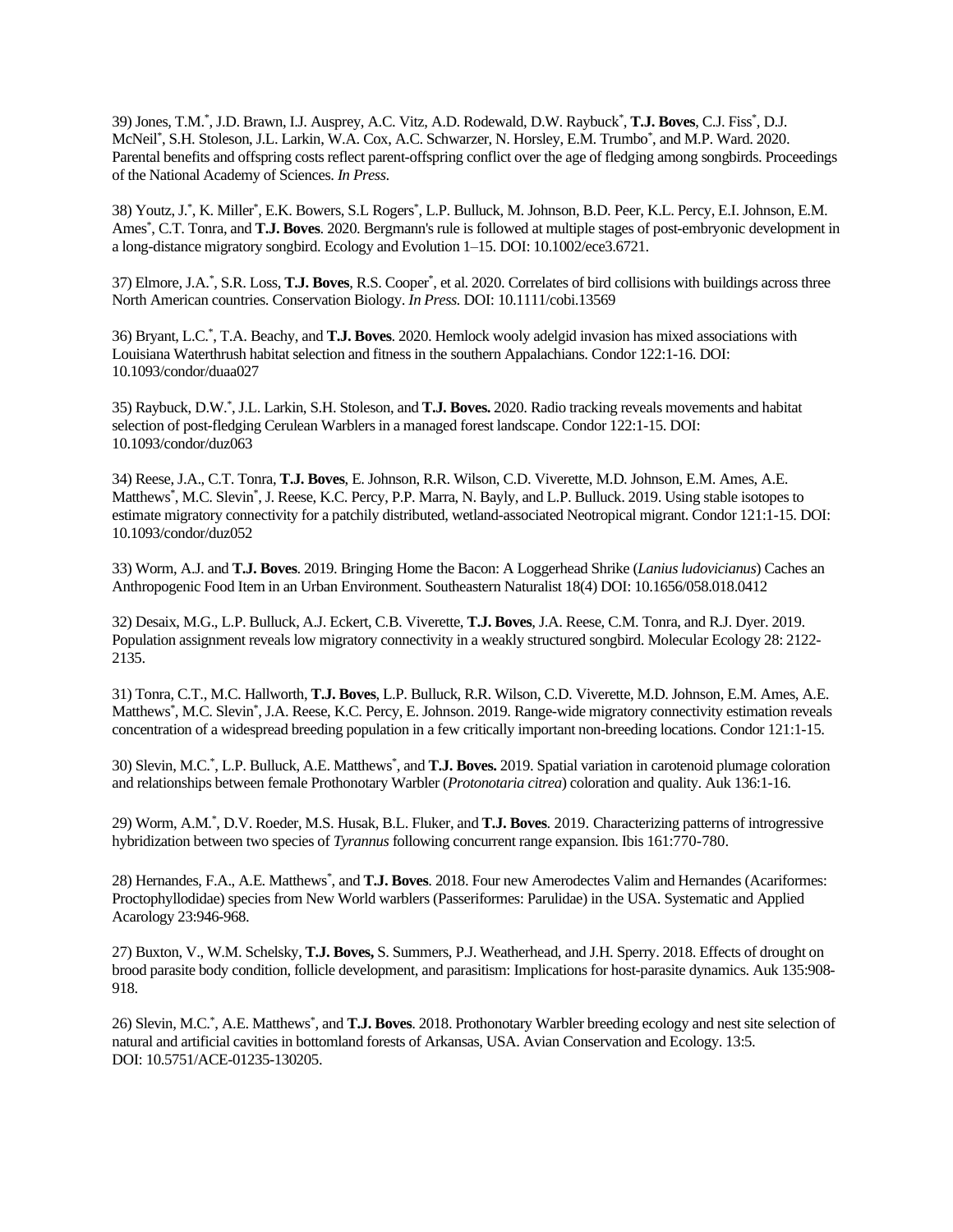25) Matthews, A.E.\* , P.B. Klimov, H.C. Proctor, A.P.G Dowling, L. Diener, S.B. Hager, J.L. Larkin, D.W. Raybuck\* , C. Fiss, D.J. McNeil\* , and **T.J. Boves**. 2018. Cophylogenetic assessment of New World warblers (Parulidae) and their symbiotic feather mites (Proctophyllodidae). Journal of Avian Biology 49. DOI:10.1111/jav.01580.

24) Bryant, L.C.\* and **T.J. Boves**. 2018. Louisiana Waterthrush (*Parkesia motacilla*) successfully defends nest from juvenile ratsnake. Wilson Journal of Ornithology 130:531-535.

23) Matthews, A.E.\* , J.L. Larkin, D.W. Raybuck\* , M.C. Slevin\* , S.H. Stoleson, and **T.J. Boves**. 2018. Feather mite abundance varies but symbiotic nature of mite-host relationship does not differ between two ecologically dissimilar warblers. Ecology and Evolution 1–12. DOI: 10.1002/ece3.3738.

22) Hager, S.B., R.S. Cooper\* , **T.J. Boves** et al. 2017. Continent-wide analysis of how urbanization affects bird-window collision mortality in North America. Biological Conservation 212:209-215.

21) Raybuck, D.W.\* , J.L. Larkin, S.H. Stoleson, and **T.J. Boves**. 2017. Response to Streby and Kramer: Additional considerations for explaining differences in return rates of geolocator-tagged and control Cerulean Warblers. Condor 119:852-854.

20) Raybuck, D.W.\* , J.L. Larkin, S.H. Stoleson, and **T.J. Boves**. 2017. Mixed effects of geolocators on reproduction and survival of Cerulean Warblers, a canopy-dwelling, long-distance migrant. Condor 119:289-297.

19) Matthews, A.E. \* , M.C. Slevin\* , A.J. Worm\* , and **T.J. Boves.** 2016. Female Prothonotary Warblers (*Protonotaria citrea*) sing during mate acquisition period in Arkansas, USA. Ibis 159:221–224.

18) **Boves, T.J.**, G.D. Fairhurst, C.S. Rushing, and D.A. Buehler. 2016. Feather corticosterone levels are related to age and body condition, but not to subsequent fitness, in a declining migratory songbird. Conservation Physiology 4: cow041; DOI:10.1093/conphys/cow041.

17) Slevin, M.C.\* , D.W. Raybuck\* , and **T.J. Boves**. 2016. Prothonotary Warblers (*Protonotaria citrea*) break their beaks during attacks on wooden conspecific decoys. Wilson Journal of Ornithology 128:193-197*.*

16) **Boves, T.J.**, A.D. Rodewald, D.A. Buehler, P.B. Wood, P.D. Keyser, J.L. Larkin, and T.B. Wigley. 2015. Habitat quality from individual- and population-level perspectives and implications for management. Wildlife Society Bulletin 43:439-444.

15) **Boves, T.J.**, J.H. Sperry, K. Comolli, and P.J. Weatherhead. 2014. Brood parasitism of Black-capped Vireos:frontline and post-laying behavioral responses and effects on productivity. Journal of Field Ornithology 85:364-378.

14) Sheehan, J. , P.B. Wood, D.A. Buehler, P.D. Keyser, J.L. Larkin, A.D. Rodewald, T.B. Wigley, **T.J. Boves**, G.A. George, M.H. Bakermans, T.A. Beachy, A. Evans, M.E. McDermott, F.L. Newell, and M. White. 2014. Avian response to timber harvesting applied experimentally to manage Cerulean Warbler breeding populations. Forest Management and Ecology 321:5-18.

13) **Boves, T.J**., D.A. Buehler, P.B. Wood, A.D. Rodewald, J.L. Larkin, P.D. Keyser, and T.B. Wigley. 2014. Multiple plumage ornaments convey information about age and within-age-class qualities of a canopy-dwelling songbird, the Cerulean Warbler. Auk 131:20-31.

12) Newell, F.L., J. Sheehan, P.B. Wood, A.D. Rodewald, D.A. Buehler, P.D. Keyser, J.L. Larkin, T.A. Beachy, M.H. Bakermans, **T.J. Boves**, A. Evans, G.A. George, M.E. McDermott, K.A. Perkins, M. White, and T.B. Wigley. 2013. Do different methods provide a similar management application? Comparison of point counts and territory mapping for forest songbirds. Journal of Field Ornithology. 84:270-286.

11) Buehler, D.A., P.B. Hamel, and **T. J. Boves.** 2013. Cerulean Warbler *(Setophaga cerulea)*. Birds of North America Online (A. Poole, Ed.). Cornell Lab of Ornithology, Ithaca, NY.<http://bna.birds.cornell.edu/bna/species/511>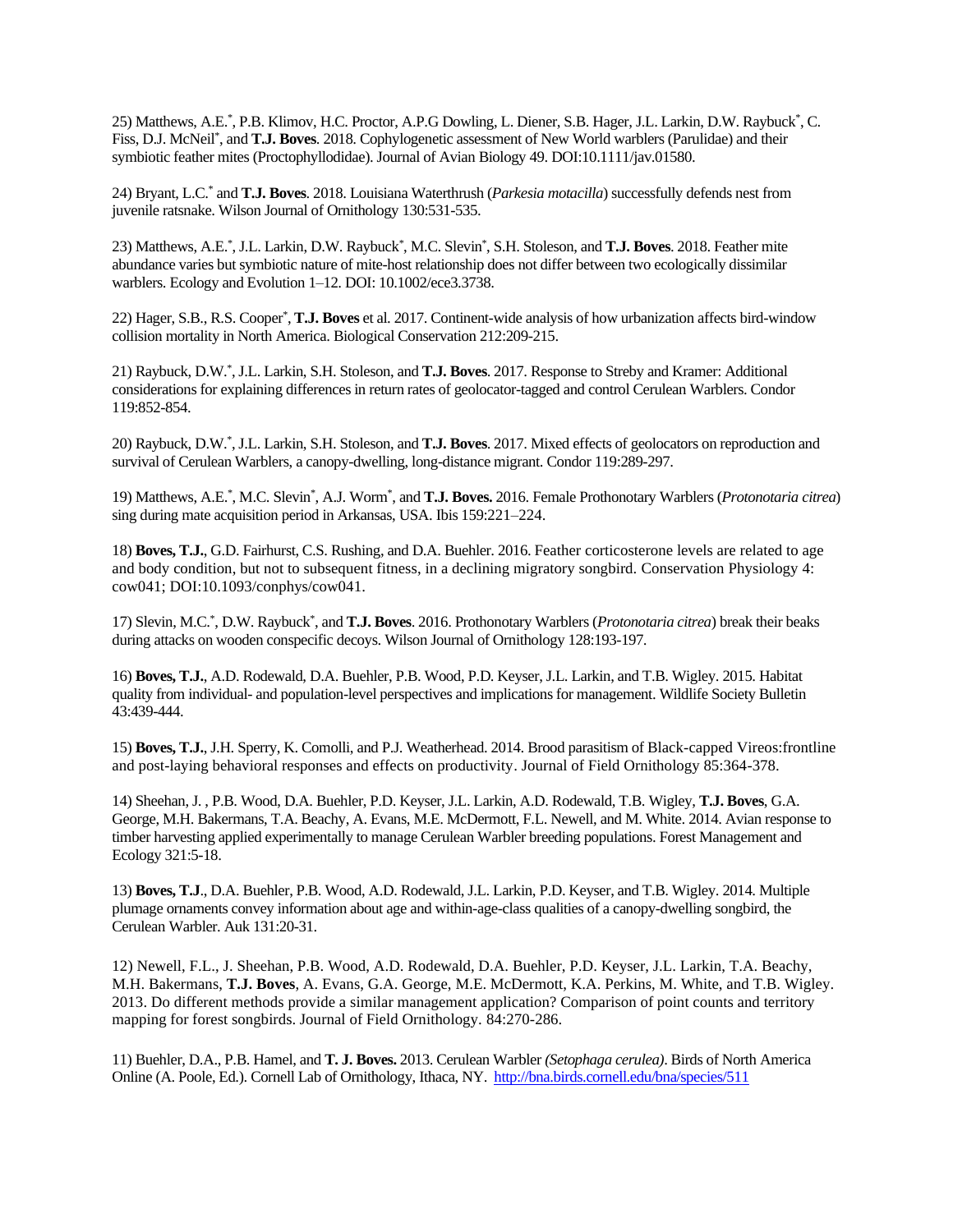10) Kutylowski, J.A.\* , **T.J. Boves**, and D.A. Cimprich. 2013. First breeding record of American Woodcock (*Scolopax minor*) in Coryell County, Texas. Could this be further evidence for regular woodcock breeding in Central Texas? Texas Ornithological Society Bulletin 45:30-32.

9) Boves, T.J., J.A. Kutylowski<sup>\*</sup>, J.H. Sperry, and D.A. Cimprich. 2013. A novel behavior in an endangered species: Blackcapped Vireos reuse a nest after brood parasitism and depredation. American Midland Naturalist 170:191-195.

8) **Boves, T.J**., D.A. Buehler, J. Sheehan, P.B. Wood, A.D. Rodewald, J.L. Larkin, P.D. Keyser, F.L. Newell, A. Evans, G.A. George, and T.B. Wigley. 2013. Spatial variation in breeding habitat selection by Cerulean Warblers throughout the Appalachian Mountains. Auk 130:46-59.

7) **Boves, T.J.**, D.A. Buehler, J. Sheehan, P.B. Wood, A.D. Rodewald, J.L. Larkin, P.D, Keyser, F.L. Newell, G.A. George, M.H. Bakermans, A. Evans, T.A. Beachy, M.E. McDermott, K.A. Perkins, M. White, and T.B. Wigley. 2013. Emulating natural disturbances for declining late-successional species: A case study of the consequences for cerulean warblers (*Setophaga cerulea*). PLoS ONE 8: e52107.

6) Larkin, J.L., P.B. Wood, **T.J. Boves**, J. Sheehan, D.A. Buehler, P.D. Keyser, A.D. Rodewald, T.A. Beachy, M.H. Bakermans, A. Evans, G.A. George, M.E. McDermott, F. L. Newell, K.A. Perkins, M. White, and T.B. Wigley. 2012. Breeding season concerns and response to forest management: Can forest management produce more breeding birds? Ornitologia Neotropical 23:287-290.

5) **Boves, T.J.** and J.R. Belthoff. 2012. Roadway mortality of Barn Owls in Idaho, USA. Journal of Wildlife Management 76:1381-1392.

4) **Boves, T.J.** and D.A. Buehler. 2012. Breeding biology, ecology, and behavior of *Setophaga cerulea* in the Cumberland Mountains of Tennessee. Southeastern Naturalist 11:319-330.

3) Bush, S.E., S.M. Villa, **T.J. Boves**, D. Brewer, and J.R. Belthoff. 2012. Influence of bill and foot morphology on ectoparasite load in barn owls. Journal of Parasitology 98:256-261.

2) **Boves, T.J.**, D.A. Buehler, and N.E. Boves. 2011. Conspecific egg destruction by a female Cerulean Warbler. Wilson Journal of Ornithology 123:401-403.

1) **Boves, T.J.**, D.A. Buehler, and P.C. Massey*\** . 2010. Interspecific imitation by a Cerulean Warbler. Wilson Journal of Ornithology 122:583-587.

### *Management Guidelines and Technical Reports*

Buehler, D.A., D.W. Raybuck, J.A. Lehman, P.D. Keyser; **T.J. Boves**, and J.L. Larkin. 2019. Forest management for Golden-winged and Cerulean Warblers—lessons learned from forest management experiments. e-Gen. Tech. Rep. SRS-237. Asheville, NC: U.S. Department of Agriculture Forest Service, Southern Research Station.

Wilcox, J. and **T.J. Boves**. 2016. Bottomland Hardwood Forest Management to Improve Habitat Quality for Understory Breeding Bird Species of Conservation Concern. U.S. Fish and Wildlife Service and Arkansas Game and Fish Commission Report.

Wood, P.B., J.S. Sheehan, P.D. Keyser, D.A. Buehler, T.A. Beachy, J.L. Larkin, A.D. Rodewald, S. Stoleson, T.B. Wigley, J. Mizel, **T.J. Boves**, M.H. Bakermans, A. Evans, M.E. McDermott, F.L. Newell, K.A. Perkins, and M. Wood. 2013. Management recommendations for enhancing Cerulean Warbler breeding habitat in Appalachian hardwood forests. American Bird Conservancy. The Plains, VA. 28 pp.

Buehler, D.A., B. Smith, M. Welton, S. Somershoe, and **T.J. Boves**. 2010. Recommendations on Cerulean Warblers for the Northern Cumberlands Forest Resources Habitat Conservation Plan (NCFRHCP). NCFRHCP Report to Tennessee Wildlife Resources Agency.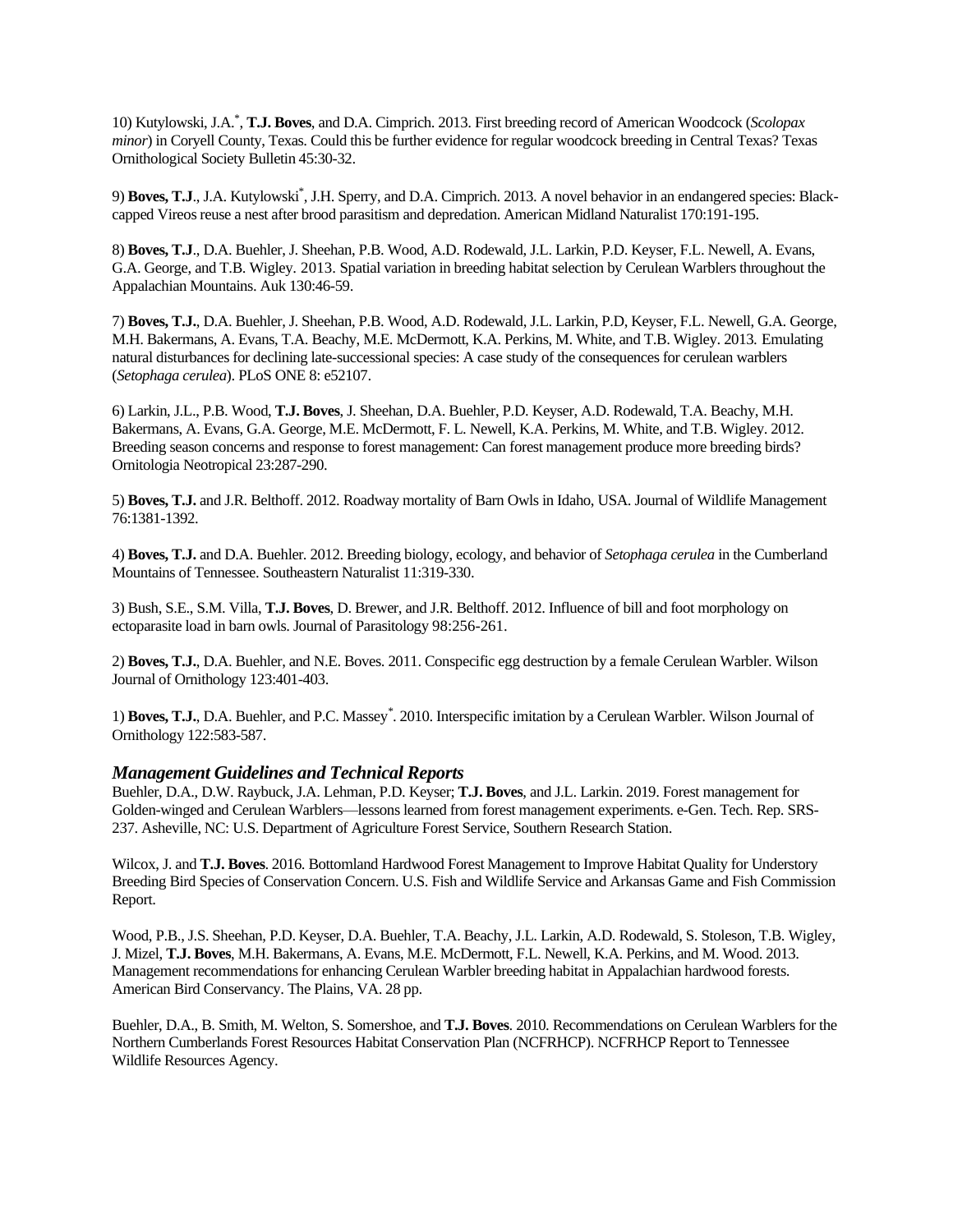Belthoff, J.R., **T.J. Boves**, and B. Puschner. 2010. Role of organophosphorus and carbamate insecticides in roadway mortality of Barn Owls in southern Idaho. United States Fish and Wildlife Service Report.

**Boves, T.J**. and J.R. Belthoff. 2008. Barn Owl box installation and reproductive success in central Idaho. Idaho Department of Transportation Report.

Belthoff, J.R. and **T.J. Boves**. 2005. Establishment of Burrowing Owl Point-Count Routes within Land Administered by BLM Shoshone Field Office and Results of 2005 Breeding Season Surveys. United States Bureau of Land Management Report.

**Boves, T.J.** 1997. The Effects of Selective Logging on S*chiffornis turdinus* in the Chiquibul Forest Reserve. Belizean Forest Service Report.

### *Popular Articles and Opinions*

Lands Unsuitable for Mining Petition in the Cumberland Mountains: An Historic Moment in Avian Conservation in Tennessee – Knoxville Ornithological Society Newsletter. April 2011.

### **Grants**

**Kays Foundation (PI): \$8,400 (2020-21) –** Uncovering the factors associated with host-switching of specialized parasites

**Arkansas State University Department of Assessment Mini-Grant (PI): \$2,000 (2019-20)** – Using standardized tests to assess learning outcomes of undergraduate students in biological sciences

**Arkansas State University College of Science and Mathematics Seed Grant (PI): \$15,000 (2019-20) –** Assessing the importance of spatial variation in cophylogenetic studies between feather mites and their avian hosts

**Arkansas Game and Fish Commission/US Fish and Wildlife Service, State Wildlife Grant (PI): \$112,000 (2020-22) –** Assessing occurrence and effects of neonicotinoid pesticides on Loggerhead Shrike body condition, immunocompetence, survival, and reproduction

**NASA/Arkansas Space Grant Consortium Research Infrastructure Grant (PI): \$15,500 (2017-19) –** Symbiotic relationships in a changing world: Evaluating feather mite-warbler associations across temperature clines

**Arkansas Biosciences Institute (PI): \$79,900 (2017-18) –** Improving ecological-agricultural integration in the Lower Mississippi Alluvial Valley with respect to a top predator of Greatest Conservation Concern, the Loggerhead Shrike

**National Science Foundation (Co-PI): \$4,998,672 (Division of Undergraduate Education; 2016-23) –** COLLABORATIVE RESEARCH: Upper Delta Region Biodiversity Scholarship

**Faculty Research Award, Arkansas State University (PI): \$4,274 (2016-17) –** Exploring Ectosymbioses: Warblers and their Feather Mites

**Provost's Seed Grant Scholar's Award, Arkansas State University (PI): \$4,597 (2015-16) –** Hybridization and Sympatric Range Expansions: The Unique Case of Scissor-tailed Flycatchers and Western Kingbirds

**Arkansas Science and Technology Authority Basic Research Grant (PI): \$48,184 (2014-15) –** Full-Life Cycle Conservation of Cerulean Warblers: Filling in the Critical Knowledge Gaps (Arkansas Portion)

**Pennsylvania Game Commission/US Fish and Wildlife Service, Pittman-Robertson Grant (PI): \$219,552 (2014-16)** – Cerulean Warbler response to species-specific forest management guidelines and post-fledgling habitat use and survival in managed forests

**Arkansas Game and Fish Commission/US Fish and Wildlife Service, State Wildlife Grant (PI): \$84,218 (2014-16)** – Bottomland Forest Management to Improve Habitat Quality for Disturbance-dependent Bird Species of Greatest Conservation Concern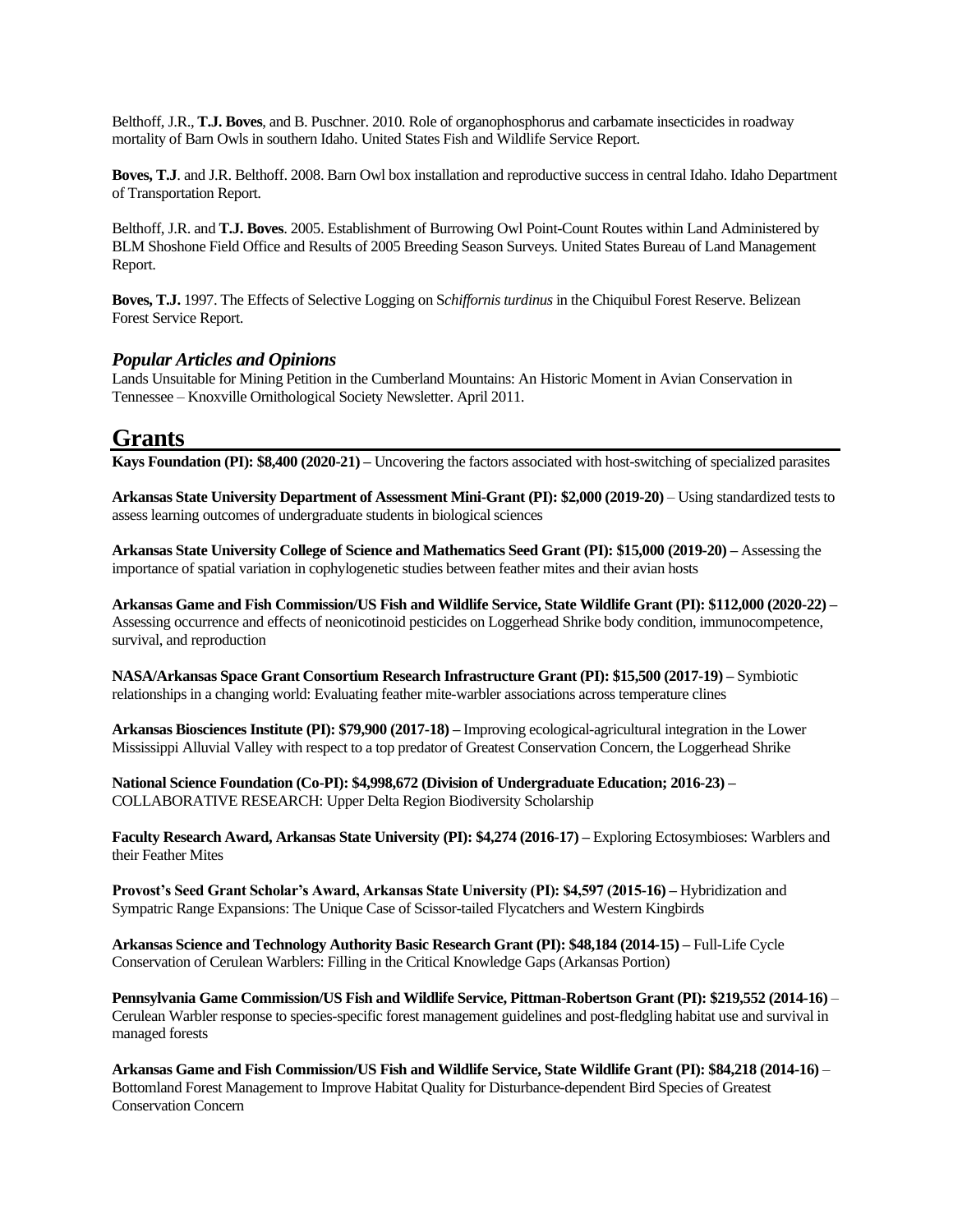**Faculty Research Award, Arkansas State University (PI): \$8,786 (2014-15)** – Discovering Migratory Connectivity of Prothonotary Warbler to Advance Full Life-Cycle Conservation

## **Presentations and Invited Seminars**

### *Lead Author, Presenter*

Audubon Society of Central Arkansas – Virtual (2020) – *Testing Bergmann's Rule in Prothonotary Warblers: A Study of Size across Space and Time*

Loggerhead Shrike Working Group Annual Meeting – Birmingham, AL (2019) – *Eco-Ag Integration: Loggerhead Shrikes in the Lower Mississippi Alluvial Valley*

University of Arkansas Seminar Series – Fayetteville, AR (2018) – *Exploring Symbioses: Feather Mites and New World Warblers (Invited Seminar)*

Memphis Chapter of the Tennessee Ornithological Society – Memphis, TN (2018) – *Range Expansion and Hybridization of Scissor-tailed Flycatchers and Western Kingbirds (Invited Seminar)*

International Ornithological Congress – Vancouver, British Columbia, Canada (2018) – *Exploring Symbioses: The Case of Feather Mites and New World Warblers (Oral)*

Arkansas Technological University Biology Seminar Series – Russellville, AR (2018) – *Exploring Symbioses: The Case of Feather Mites and New World Warblers (Invited Seminar)*

Loggerhead Shrike Working Group Annual Meeting – Nashville, TN (2018) – *Exploring Loggerhead Shrike nonbreeding ecology in the Lower Mississippi Alluvial Valley (Oral)*

University of Memphis Biology Seminar Series – Memphis, TN (2017) – *Understanding and Conserving Birds across their Full Life Cycle (Invited Seminar)*

American Ornithological Union/Cooper's Ornithological Society Annual Meeting – University of Oklahoma, Norman, OK (2015) – *Effects of geolocators on within-season survival, nestling provisioning, reproductive success, and annual return rates of male Cerulean Warblers (Poster)*

Memphis Chapter of the Tennessee Ornithological Society – Memphis, TN (2015) – *Understanding birds across their annual cycle: Cerulean Warblers (Invited Seminar)*

Southeastern Partner's in Flight Annual Conference – Lafayette, LA (2015) – *Evaluating corticosterone-mediated carry-over effects, and the dependency of age, in a declining migratory songbird (Oral)*

Arkansas State University Biology Seminar Series (2015) – Jonesboro, AR – *Birds across their full annual cycles: Studying seasonal carry-over effects using feathers (Invited Seminar)*

Bradley University, Dept. of Biology Seminar (2015) – Peoria, IL – *Exploring and conserving birds across their full life cycles (Invited Seminar)*

Arkansas Audubon Society Annual Meeting (2014) – Jonesboro, AR – *Black and Blue: The life and times of the Black-capped Vireo and the Cerulean Warbler (Invited Seminar)*

Arkansas State University Science Seminar Series (2013) – Jonesboro, AR – *Information content of multiple plumage ornaments and the influence of habitat in an avian signaling system (Invited Seminar)*

5 th International Partner's in Flight Conference (2013) – Snowbird, UT – *Black-capped Vireos and brood parasitism: Risks, responses, and implications for management and conservation (Poster)*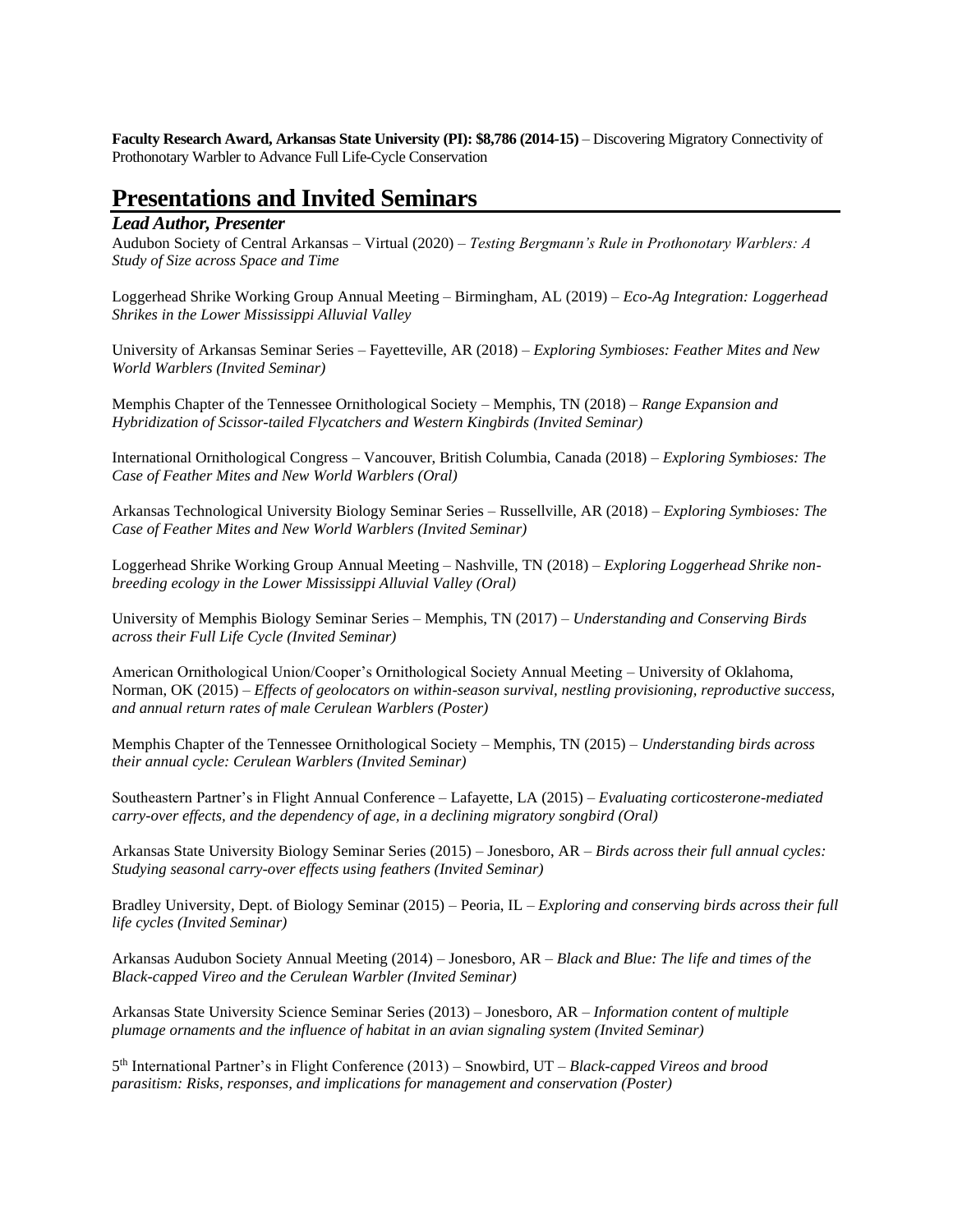North American Ornithological Conference (2012) – Vancouver, British Columbia – *Information content of multiple plumage ornaments and habitat contingency in the Cerulean Warbler, Setophaga cerulea (Poster)*

University of Illinois Bird Lab (2012) – Urbana, IL – *Information content and habitat contingency of multiple plumage ornaments in the Cerulean Warbler (Oral)*

University of Tennessee, Dept. of Forestry, Wildlife, and Fisheries Seminar (2011) – Knoxville, TN – *Information content and habitat contingency of multiple plumage ornaments in the Cerulean Warbler (Oral)*

Tennessee Ornithological Society Annual Meeting (2011) – Chattanooga, TN – *Information content and habitat contingency of multiple plumage ornaments in a canopy-dwelling songbird Cerulean Warbler Setophaga cerulea (Oral)*

Knoxville Chapter of the Tennessee Ornithological Society (2011) – Knoxville, TN – *Disturbance in the forest: how species respond to experimental timber harvests in multiple ways (Oral)*

WOS/COS/AFO Joint Conference (2011) – Kearney, NE – *Cerulean Warbler response to forest management in the Appalachian Mountains (Oral)* 

Southeastern Partners in Flight Conference (2011) – Lexington, KY – *Cerulean Warbler (Dendroica cerulea) response to forest management in the Appalachian Mountains (Oral)*

Greater Kansas City Audubon Society (2011) – Kansas City, MO – *High in the tree tops: The life and times of a declining species, the Cerulean Warbler (Invited Seminar)*

North Cumberland Forest Resource Habitat Conservation Plan Cerulean Warbler Summit (2010) – Knoxville, TN – *Cerulean Warbler response to experimental forest management in the Cumberland Mountains (Invited Seminar)*

Raptor Rhapsody Celebration, Cumberland Gap National Historic Park (2010) – Middlesboro, KY – *High in the tree tops: The life of the Cerulean Warbler (Invited Seminar)*

Appalachian State University, Dept. of Biology Seminar Series (2010) – Boone, NC – *Anthropogenic disturbance and a declining species: Cerulean Warbler response to experimental forest management in the Appalachian Mountains (Invited Seminar)*

Ijam's Nature Center (2009) – Knoxville, TN – *The Cerulean Warbler: A species in decline (Invited Seminar)*

Knoxville Chapter of the Tennessee Ornithological Society (2009) – Knoxville, TN – *Relationships among ornamentation, quality, and habitat in Cerulean Warblers (Invited Seminar)*

American Ornithological Union Annual Meeting (2009) – Philadelphia, PA – *Effects of forest management on reproductive success and density of Cerulean Warblers in the Appalachian Mountains (Poster)*

North Cumberland Forest Resource Habitat Conservation Plan Science Advisory Committee (2008, 2009, and 2010) – Crossville, TN – *Effects of forest management on Cerulean Warblers in the Cumberland Mountains (Oral)*

Cerulean Warbler and Golden-winged Warbler Summit (2008) – Bogota, Colombia, S.A. *- Effects of forest management on Cerulean Warblers in the Appalachian Mountains (Poster)*

Idaho Conservation League (2007) – Stanley, ID – *Effects of roadway mortality on Barn Owls in southern Idaho (Invited Seminar)*

AAAS NW Regional Conference (2007) – Boise, ID – *Relationships between quality and ornamentation in North American Barn Owls (Poster)*

Golden Eagle Audubon Society (2007) – Boise, ID – *Effects of roadway mortality on Barn Owls in southern Idaho and Ornamentation patterns in North American Barn Owls (Invited Seminar)*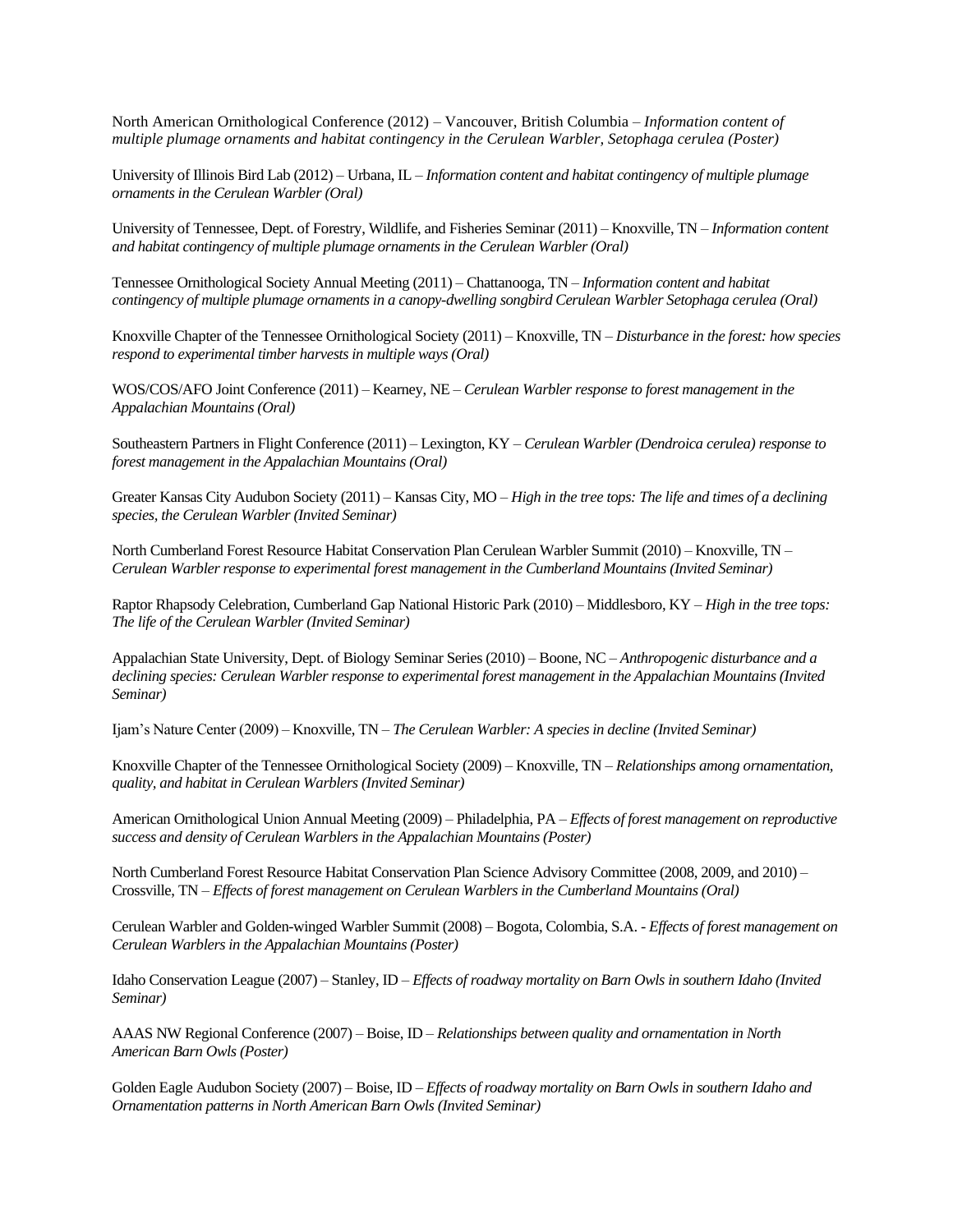The Wildlife Society NW Regional Conference (2006) – Boise, ID – *Effects of roadway mortality on Barn Owls in southern Idaho (Oral)*

North American Ornithological Conference (2006) – Veracruz, Mexico – *Effects of roadway mortality on Barn Owls in southern Idaho (Oral)*

Raptor Research Foundation Conference (2005) – Green Bay, WI *– Effects of roadway mortality on Barn Owls in southern Idaho (Poster)*

American Ornithological Union Conference (1997) – Minneapolis, MN – *Effect of weather events on songbird migration over Lake Michigan (Poster)*

*Co-Author (\*Student presenter; <sup>+</sup>Garnered student award)*

Arkansas Audubon Society Fall Meeting – Virtual (2020) – *Cerulean Warbler breeding ecology, survival, and habitat selection in the Ozark region of Arkansas* (Oral)\*

Arkansas Audubon Society Fall Meeting – Virtual (2020) – *Environmental context mediates the functional relationship between feather mites and their hosts (Oral)\**

North American Ornithological Conference – Virtual (2020) – *Bergmann's rule is followed at multiple stages of development in a migratory songbird, but climate change may be altering the classic latitude-size relationship* (Oral)\*

North American Ornithological Conference – Virtual (2020) – *Cerulean Warbler breeding ecology, survival, and habitat selection in the Ozark region of Arkansas* (Poster)\*

Association of Field Ornithologists/Wilson Ornithological Society Joint Meeting – Cape May, NJ (2019) – *Bergmann's rule is followed at all stages of development in a migratory songbird, but climate change may soften this relationship (Oral)\**

Association of Field Ornithologists/Wilson Ornithological Society Joint Meeting – Cape May, NJ (2019) – *Winter behavior and diet of Loggerhead Shrikes (Lanius ludovicianus) in an intensive agricultural area of northeast Arkansas (Oral)\**

Association of Field Ornithologists/Wilson Ornithological Society Joint Meeting – Cape May, NJ (2019) – *Integrating next-generation sequencing and ecology to understand host specialization and coevolution of symbiotic feather mites (Poster)\**

Association of Field Ornithologists/Wilson Ornithological Society Joint Meeting – Cape May, NJ (2019) – *Cerulean Warbler habitat selection, breeding biology, survival, and movements in the Ozark region (Oral)\**

Association of Field Ornithologists/Wilson Ornithological Society Joint Meeting – Cape May, NJ (2019) – *Environmental context mediates the functional relationship between feather mites and their hosts (Oral)\**

Association of Field Ornithologists/Wilson Ornithological Society Joint Meeting – Cape May, NJ (2019) – *Rangewide migratory connectivity estimation reveals concentration of a widespread breeding population in a few critically important non-breeding locations (Oral)*

SUPERB Summer Institute *–* Morrilton, AR (2019) – *Bergmann's rule is followed at multiple stages of development in a migratory songbird, but climate change may be altering the classic latitude-size relationship (Poster)\* +*

SUPERB Summer Institute *–* Morrilton, AR (2019) – *Integrating next-generation sequencing and ecology to understand host specialization and coevolution of symbiotic feather mites (Poster)\**

SUPERB Summer Institute *–* Morrilton, AR (2019) – *What Factors are Related to Feather Mite Abundance Within, and Among, Species of Parulid Warblers? (Poster)\**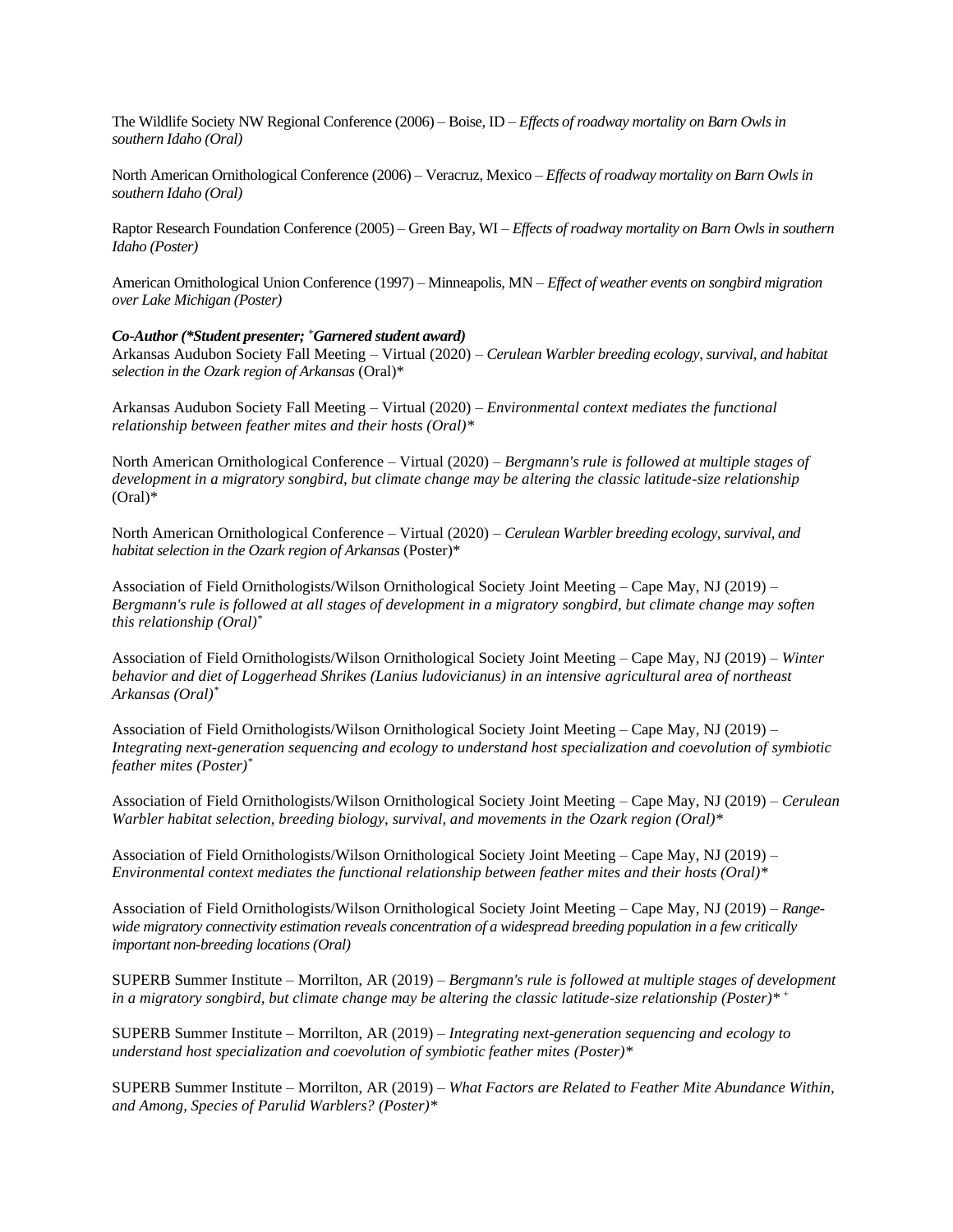SUPERB Summer Institute *–* Morrilton, AR (2019) – *Non-breeding habitat selection and survival of the "Butcherbird" in agricultural landscapes (Poster)\**

SUPERB Summer Institute *–* Morrilton, AR (2019) – *Cerulean Warbler habitat selection, breeding biology, survival, and movements in the Ozark region (Poster)\**

SUPERB Summer Institute *–* Morrilton, AR (2019) – *Does off-host survival and dispersal differ between specialist and generalist symbiotic feather mites? (Poster)\**

SUPERB Summer Institute *–* Morrilton, AR (2019) – *Attracting barn owls and American kestrels to agricultural areas of NE Arkansas to provide pest control services (Poster)\**

American Ornithological Society Annual Meeting – Anchorage, AK (2019) – *Cerulean Warbler (Setophaga cerulea) Habitat Selection, Breeding Biology, Survival, and Movements in the Ozark Region (Poster)*\*

American Ornithological Society Annual Meeting – Anchorage, AK (2019) – *A Range-wide Geolocator Project Fills Critical Knowledge Gaps of our Understanding of the Full Annual Cycle of Cerulean Warblers (Oral)\**

American Ornithological Society Annual Meeting – Anchorage, AK (2019) – *Survival and non-breeding habitat selection of Loggerhead Shrikes in agricultural landscapes of Arkansas (Poster)\*<sup>+</sup>*

American Ornithological Society Annual Meeting – Anchorage, AK (2019 – *What Factors are Related to Feather Mite Abundance Within, and Among, Species of Parulid Warblers? (Poster)\**

American Ornithological Society Annual Meeting – Anchorage, AK (2019) – *Non-breeding time budget and diet of Loggerhead Shrikes in Northeastern Arkansas (Oral)\**

Society for the Preservation of Natural History Collections – Chicago, IL (2019) – *Why 'mite' feather mites be important? And how can collections help guide research? (Poster)\**

Society for the Preservation of Natural History Collections – Chicago, IL (2019) – *Amerodectes jonesborensis: Who "mite" that be? (Oral)\**

Arkansas Wildlife Society Annual Meeting – Little Rock, AR (2019) – *Occupancy of fragmented woodlots by migratory and cavity-nesting avian species in the Lower Mississippi Alluvial Valley of northeastern Arkansas (Oral)\*+*

Arkansas Wildlife Society Annual Meeting – Little Rock, AR (2019) – *Cerulean Warblers in the Ozarks: Habitat selection, breeding biology, survival, and space use (Oral)\**

Arkansas Wildlife Society Annual Meeting – Little Rock, AR (2019 – *Non-breeding time budget and diet of Loggerhead Shrikes in northeastern Arkansas (Oral)\*+*

SUPERB Summer Institute *–* Carbondale, IL (2018) – *Does off-host survival and dispersal differ between specialist and generalist symbiotic feather mites? (Poster)*

SUPERB Summer Institute *–* Carbondale, IL (2018) – *Attracting barn owls and American kestrels to agricultural areas of NE Arkansas to provide pest control services (Poster)*

American Ornithological Society Annual Meeting – Tucson, AZ (2018) – Non-breeding ecology of a declining grassland bird in agricultural landscapes: the loggerhead shrike (Poster)\*

American Ornithological Society Annual Meeting – Tucson, AZ (2018) – *Evaluating relationships between eastern hemlock decline and Louisiana Waterthrush demographics and behavior in Great Smoky Mountains National Park (Oral)\**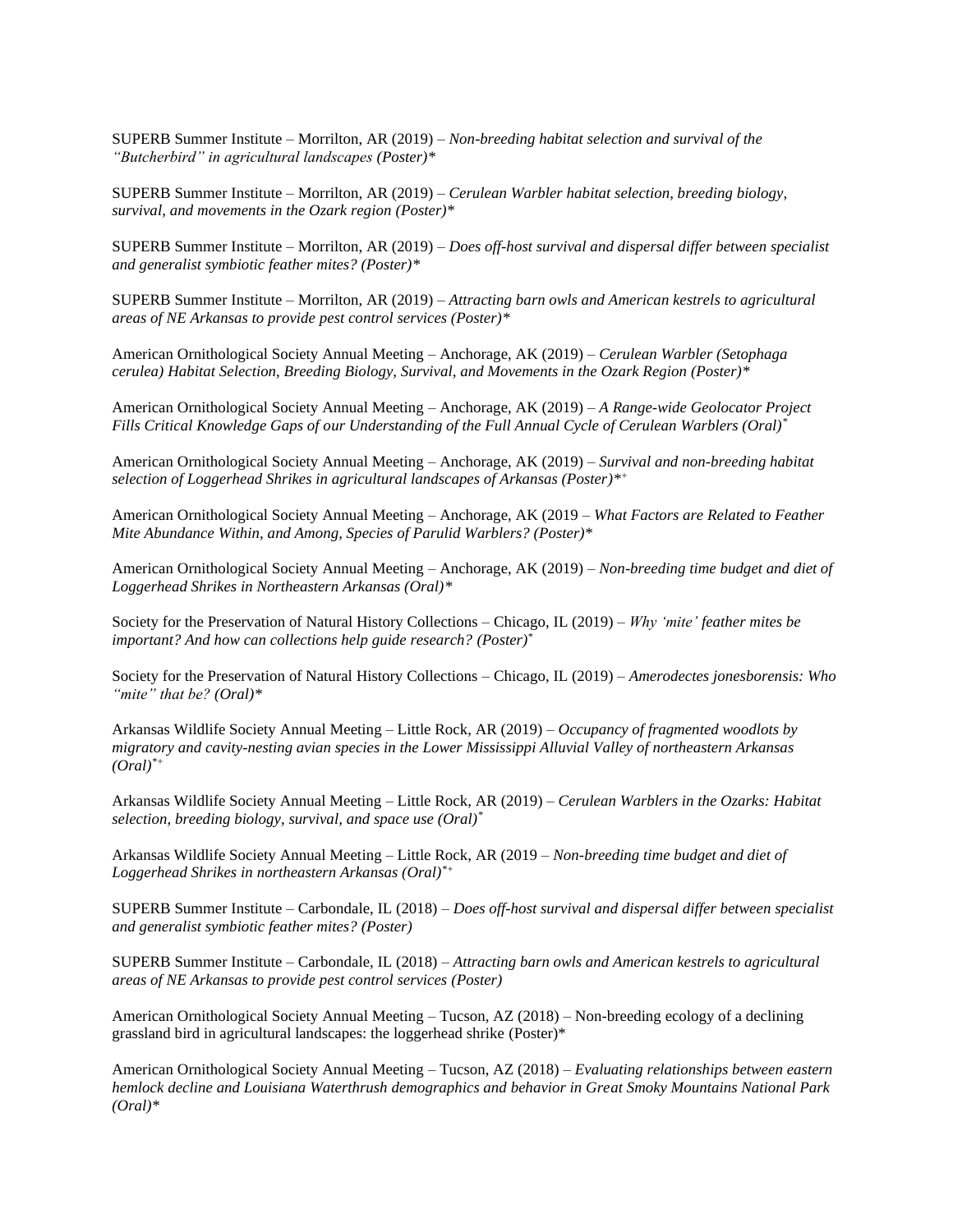Arkansas Wildlife Society Annual Meeting – Little Rock, AR (2018) – *Winter ecology of Loggerhead Shrikes in the Lower Mississippi Alluvial Valley (Oral)\* <sup>+</sup>*

Arkansas Wildlife Society Annual Meeting – Little Rock, AR (2018) – *Evaluating relationships between eastern hemlock decline and Louisiana Waterthrush demographics and behavior in Great Smoky Mountains National Park (Oral)\**

XV Congreso para el Estudio y Conservación de las Aves de México (CECAM) – Morelia, Mexico (2017) – *¿Cómo afecta la urbanización la mortalidad de las aves que colisionan con ventanas en América del Norte? (Oral)*

International Partners in Flight meeting – San Jose, Costa Rica (2017) – *Evidence for diffuse migratory connectivity for Prothonotary Warblers from geolocator and stable isotope data (Oral)*\*

International Partners in Flight meeting – San Jose, Costa Rica (2017) – *Full life cycle conservation for the Cerulean Warbler (Setophaga cerulea): State of knowledge and future directions (Oral)*

Oak Symposium: Sustaining Oaks in the 21<sup>st</sup> Century through Science-based Management – Knoxville, TN (2017) – *Forest management for Golden-winged and Cerulean Warblers- lessons learned from forest management experiments (Oral)*

Pineywoods Audubon Society – Nagadoches, TX (2017) – *Co-ecology and co-evolution of warblers and feather mites (Invited)\**

Ornithological Congress of the Americas – Puerto Iguazu, Argentina (2017) – *Uso del hábitat por el alcaudón verdugo (Laniusludovicianus) en el valle aluvial del bajo Mississippi*

Ornithological Congress of the Americas – Puerto Iguazu, Argentina (2017) – *Asociaciones mixtas entre el declive de las poblaciones del Abeto del Este y la selección de hábitat y la aptitud de Chipe Arroyero en Tennessee\**

American Ornithology Conference 2017 – East Lansing, MI (2017) – *Investigating potential breeding season and annual fitness effects of geolocators on Cerulean and Golden-winged Warblers\**

American Ornithology Conference 2017 – East Lansing, MI (2017) – *Assessing coevolution between feather mites and warbler hosts\**

Tennessee Ornithological Society Annual Meeting – Nashville, TN (2017) – *Loggerhead Shrikes in the Lower Mississippi Alluvial Valley*

Arkansas Audubon Society Spring Meeting – Mount Magazine State Park, AR (2017) – *Trees, and bugs, and birds! Oh my! The Impacts of Eastern Hemlock Decline on Louisiana Waterthrush (Invited)\**

Audubon Society Spring Meeting – Mount Magazine State Park, AR (2017) – *Co-evolutionary Patterns Between Feather Mites and Warblers (Invited)\**

Create@State Research Symposium – Arkansas State University, Jonesboro, AR (2017) – *Hemlock decline is differentially associated with Louisiana Waterthrush habitat selection and fitness in Great Smoky Mountains National Park (Oral)\**

Great Smoky Mountains National Park Research Colloquium – Gatlingburg, TN (2017) – *Hemlock decline is differentially associated with Louisiana Waterthrush habitat selection and fitness in Great Smoky Mountains National Park (Oral)\**

North American Ornithological Conference – Washington, D.C. (2016) – *Short-term Changes in Breeding Bird Community Following Variable Timber Harvest in Bottomland Forests of Arkansas (Oral)\**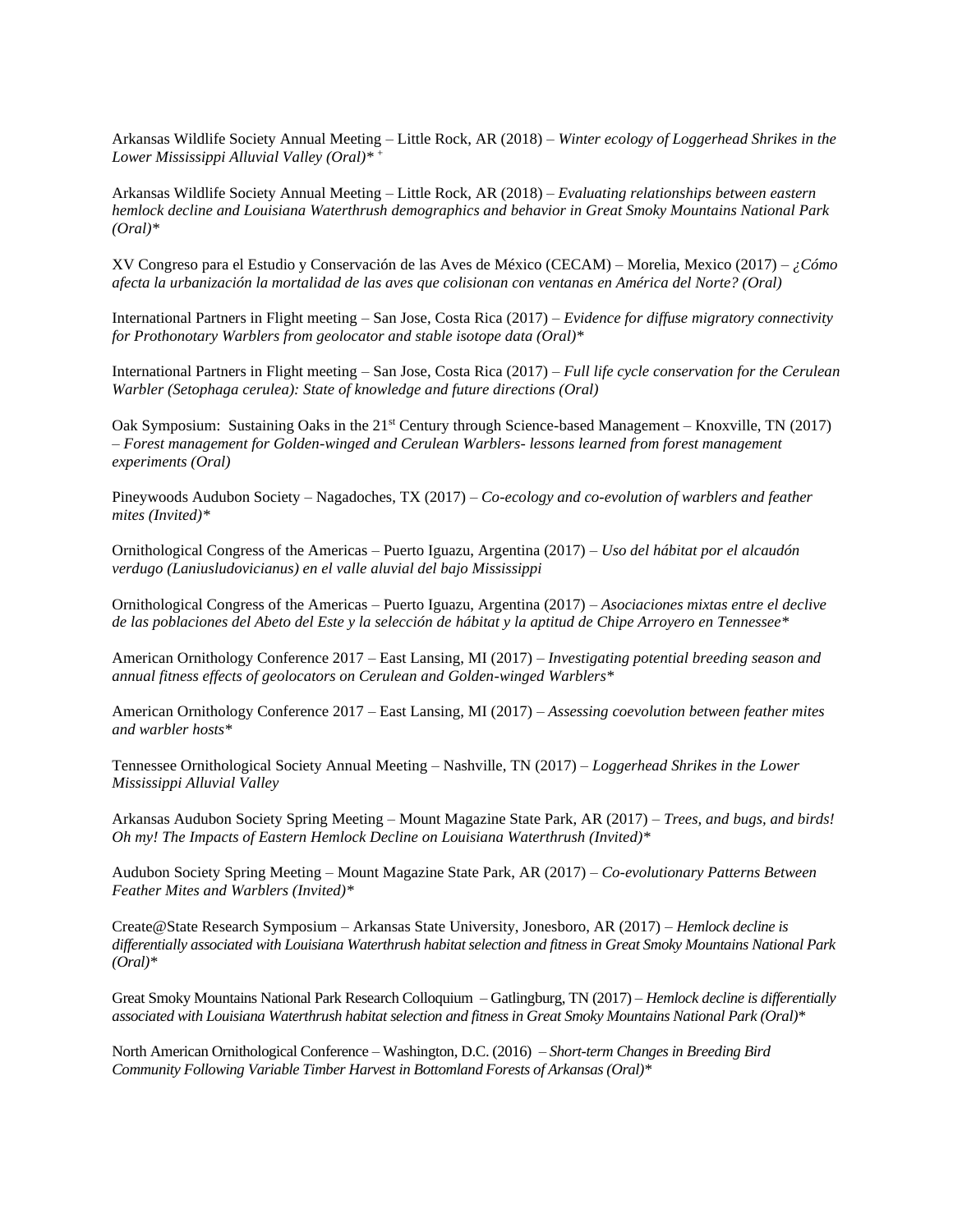North American Ornithological Conference – Washington, D.C. (2016) – *Is Louisiana Waterthrush habitat selection and fitness related to Eastern Hemlock decline in Great Smoky Mountains National Park? (Poster)\**

North American Ornithological Conference – Washington, D.C. (2016) – *Prothonotary Warbler nest selection, survival, and demographic rates in east-central Arkansas (Oral)\*<sup>+</sup>*

North American Ornithological Conference – Washington, D.C. (2016) – *Differential Habitat Selection Behavior in an Expanding Songbird Population (Oral)\**

North American Ornithological Conference – Washington, D.C. (2016) – *Feather mite abundance varies by ecological context, but symbiotic nature of mite-host relationship does not differ in two warbler species (Oral)\**

North American Ornithological Conference – Washington, D.C. (2016) – *Radio-tracking reveals movements and habitat selection of post-fledging Cerulean Warblers in a managed forest landscape (Oral)\**

North American Ornithological Conference – Washington, D.C. (2016) – *Urbanization shapes the effect of building size on bird-window collisions (Poster)*

North American Ornithological Conference – Washington, D.C. (2016) – *Assessing Migratory Connectivity of Prothonotary Warblers using Light-Level Geolocators (Oral)*

Annual Meeting of the Eastern Bird Banding Association – Davis, WV (2016) – *Using color-banding to assess the effects of geolocators on Cerulean Warblers (Oral)*

Create@State Research Symposium – Arkansas State University, Jonesboro, AR (2016) – *Nest site selection and nest survival of Prothonotary Warblers (Protonotaria citrea) in east-central Arkansas (Oral)\*+*

Create@State Research Symposium – Arkansas State University, Jonesboro, AR (2016) – *Exploring Symbiotic Relationships Between Feather Mites and Warblers (Oral)\**

Arkansas Wildlife Society Annual Meeting – Little Rock, AR (2016) – *Nest site selection and nest survival of Prothonotary Warblers (Protonotaria citrea) in east-central Arkansas (Oral)\**

Arkansas Wildlife Society Annual Meeting – Little Rock, AR (2016) – *Impacts of Eastern Hemlock decline on a riparian obligate songbird, the Louisiana Waterthrush, in Great Smoky Mountains National Park (Oral)\*<sup>+</sup>*

Arkansas Wildlife Society Annual Meeting – Little Rock, AR (2016) – *Exploring Symbiotic Relationships Between Feather Mites and Warblers (Oral)\*<sup>+</sup>*

Arkansas Wildlife Society Annual Meeting – Little Rock, AR (2016) – *Short-term Changes in Breeding Bird Community Following Variable Timber Harvest Strategies in Bottomland Forests of Arkansas (Oral)\**

Arkansas Wildlife Society Annual Meeting – Little Rock, AR (2016) – *Interspecific Reproduction between Scissortailed Flycatchers and Western Kingbirds at the Edge of their Ranges (Oral)\**

Arkansas Wildlife Society Annual Meeting – Little Rock, AR (2016) – *Filling in Critical Knowledge Gaps of our Understanding of the Full Annual and Life Cycle of the Cerulean Warbler (Oral)\**

Arkansas Tech University Fisheries and Wildlife Sciences Seminar Series – Russellville, AR (2016) – *Short-term Changes in Breeding Bird Community Following Variable Timber Harvest Strategies in Bottomland Forests of Arkansas (Invited Seminar)\**

Southeastern Partner's in Flight Conference – Lafayette, LA (2015) – *Impacts of Eastern Hemlock decline on a riparian obligate songbird, the Louisiana Waterthrush, in Great Smoky Mountains National Park (Poster)\**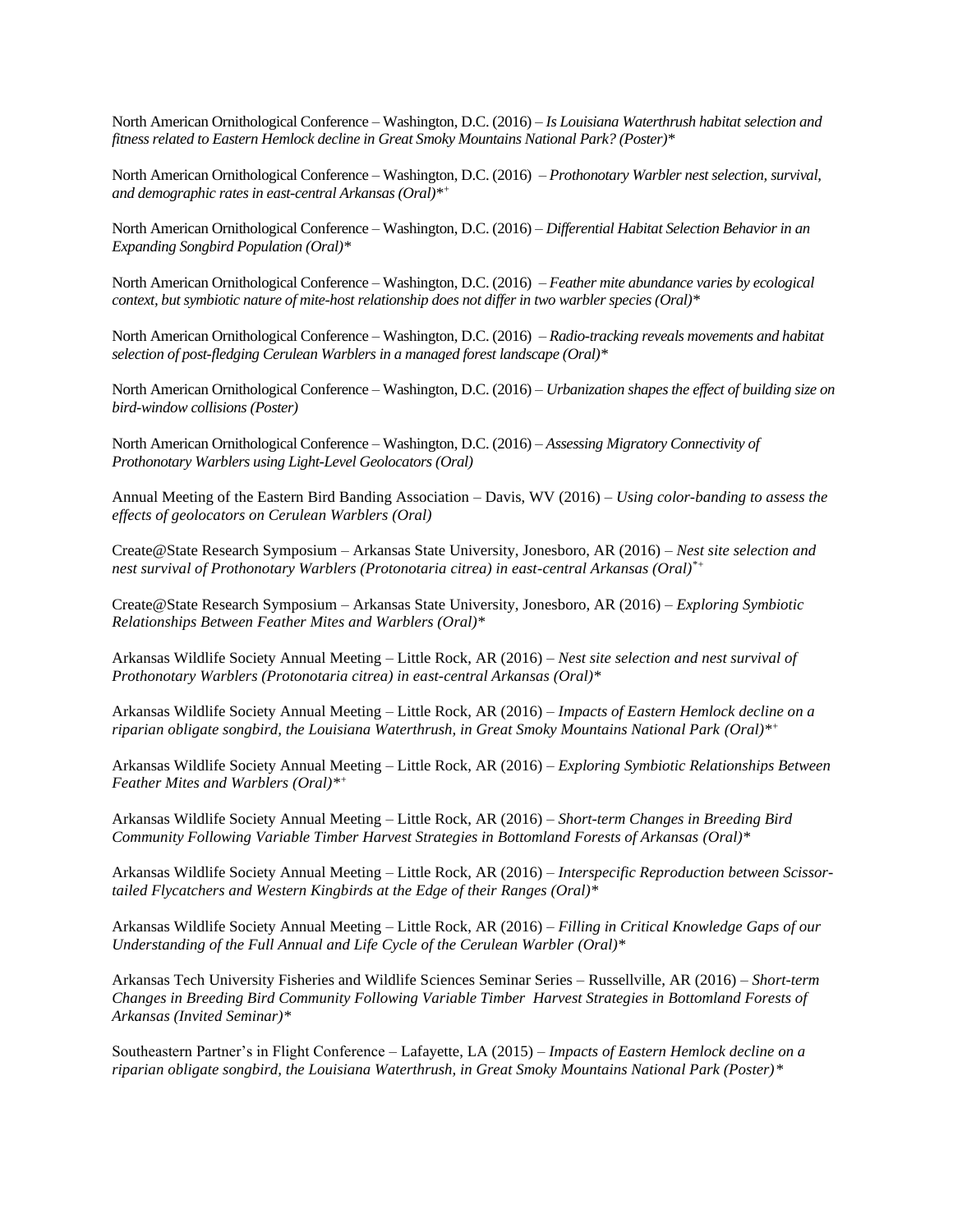Southeastern Partner's in Flight Conference – Lafayette, LA (2015) – *Habitat selection, nest survival, and demographic rates of Prothonotary Warblers in bottomland forests of LMAV (Poster)\**

Southeastern Partner's in Flight Conference – Lafayette, LA (2015) – *Short-term changes in breeding bird communities following variable timber harvest strategies in bottomland forests of Arkansas (Poster)\**

Midwest Landbird Migration Monitoring Network Conference – Port Washington, WI (2015) – *A preliminary assessment of the building and landscape factors influencing bird-window collisions in North America with a focus on Fish and Wildlife Region 3 – Midwest (Poster)*

Natural Areas Annual Meeting – Little Rock, AR (2015) – *Effects of geolocators on within-season survival, nestling provisioning, reproductive success, and annual return rate of male Cerulean Warblers (Poster)\* +*

American Ornithological Union/Cooper's Ornithological Society Annual Meeting – University of Oklahoma, Norman, OK (2015) *– Wild Turkey hen survival in the Ouachita National Forest in NW Arkansas (Poster)\**

American Ornithological Union/Cooper's Ornithological Society Annual Meeting – University of Oklahoma, Norman, OK (2015) *– Feather mites and Parulid associations (Poster)\**

American Ornithological Union/Cooper's Ornithological Society Annual Meeting – University of Oklahoma, Norman, OK (2015) – *No relationship between density and reproductive performance in Prothonotary Warblers (Protonotaria citrea) breeding in bottomland forests of Arkansas (Poster)\**

American Ornithological Union/Cooper's Ornithological Society Annual Meeting – University of Oklahoma, Norman, OK (2015) – *Measuring habitat characteristics for avian breeding studies: Does timing matter? (Poster)\**

American Ornithological Union Annual Meeting – University of Oklahoma, Norman, OK (2015) – *Hybridization between two sympatric Tyrannus species on the periphery of their ranges: A unique range expansion-induced hybrid zone (Poster)\**

Association of Field Ornithologists/Wilson Ornithological Society Annual Meeting – Acadia University, Wolfville, Nova Scotia, Canada (2015) – *Effects of geolocators on nestling provisioning and fledgling success of male Cerulean Warblers (Oral)*

Pennsylvania Wildlife Society Annual Meeting – Bradford, PA (2015) – *Effects of geolocators on annual return rates, nestling provisioning, and reproductive success of male Cerulean Warblers (Oral)*

Second International Conference on Biodiversity in Forest Ecosystems and Landscapes (2012) – Cork University, Ireland – *Cerulean Warbler response to forest management in the Appalachian Mountains (Oral)* 

18th Central Hardwoods Forest Conference (2012) – Morgantown, WV – *Avian Community Response to Hardwood Forest Management for Cerulean Warblers (Oral)* 

– *Cerulean Warbler Response to Hardwood Forest Management in the Central Appalachians (Oral)*

IXth Neotropical Ornithological Congress (2011) – Cusco, Peru – *Cerulean Warbler response to forest management in the Appalachian Mountains (Oral)* 

The Wildlife Society Annual Meeting (2011) – Honolulu, HI – *Cerulean Warbler response to forest management in the Appalachian Mountains (Oral)* 

WOS/COS/AFO Joint Conference (2011) – Kearney, NE – *Avian community and species response to hardwood forest management for Cerulean Warblers (Oral)*

WOS/COS/AFO Joint Conference (2011) – Kearney, NE – *From research to management: Development of best management practices for Cerulean Warblers (Oral)*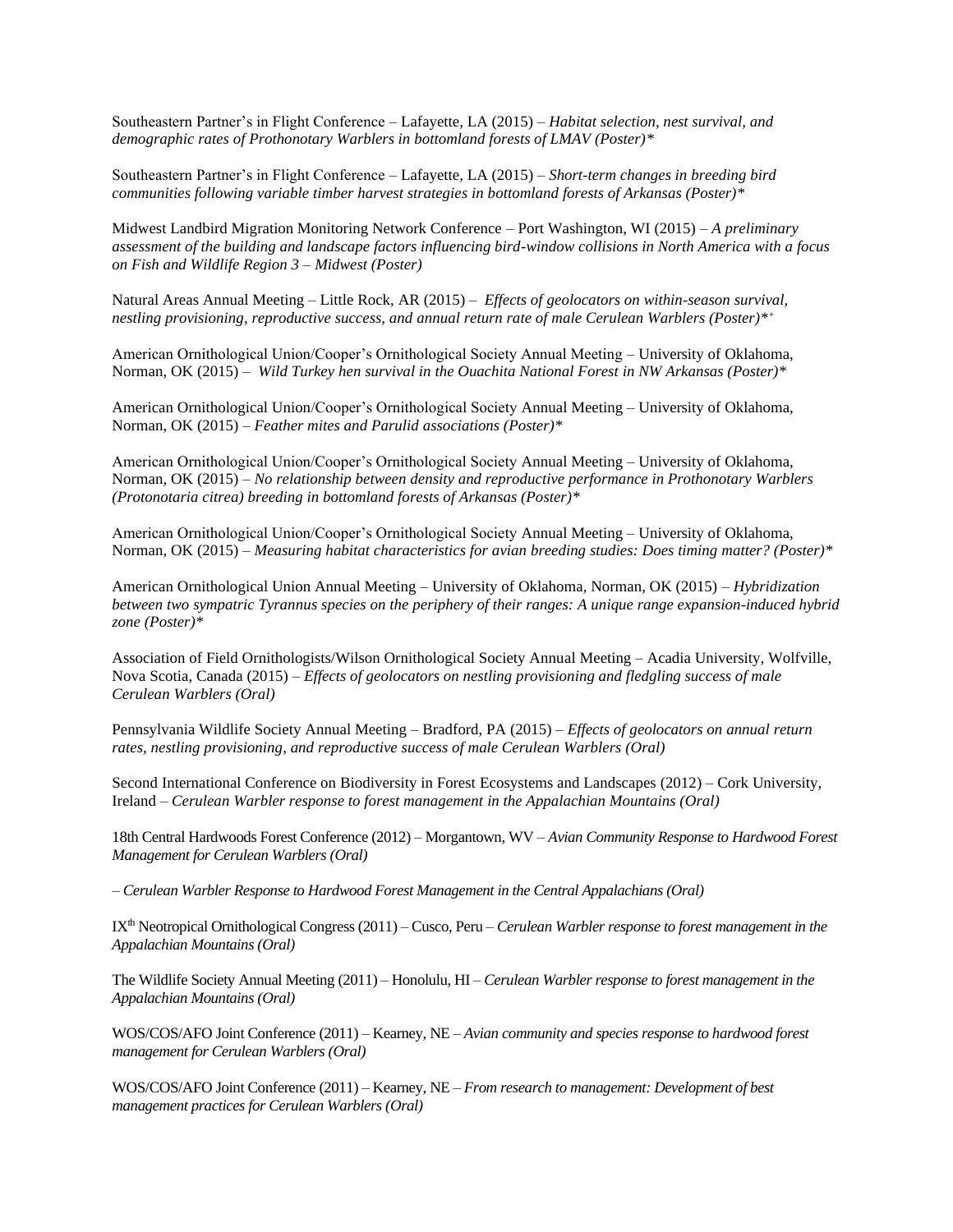Northeastern Bird Conservation Conference (2010) – Plymouth, MA – *Avian community response to forest management for Cerulean Warblers in the central Appalachians (Poster)*

American Ornithological Union Conference (2009) – Philadelphia, PA – *Initial songbird response to Cerulean Warbler silvicultural prescriptions in the Appalachian Mountains (Oral)*

# **Contributions to Books, Movies, and Online Resources**

• [The Southern Wildlife Watcher: Notes of a Naturalist](http://www.sc.edu/uscpress/books/2020/6092.html) (August 2020) by Rob Simbeck, published by University of South Carolina Press; Contributed scientific expertise

- [The Loggerhead Shrike](https://vimeo.com/205715193) (2017 Documentary) by Larry McPherson; Contributed scientific expertise and field assistance
- [Exploring the Big Woods: A Guide to the Last Great Forest of the Arkansas Delta](http://www.uapress.com/dd-product/exploring-the-big-woods/) (2016) by Matt Moran, published by The University of Arkansas Press; Contributed avian photos
- [Animal Behavior,](https://global.oup.com/academic/product/animal-behavior-9780199737598?cc=us&lang=en&) published by Oxford University Press (September 2013); Contributed avian nest videos
- [Cerulean Blues](http://www.rukapress.com/books/cerulean-blues/) by Katie Sallitt Fallon, published by Ruka Press (October 2011); Contributed avian photos and scientific expertise
- [Cornell Lab of Ornithology's Macauley Library;](http://macaulaylibrary.org/) Contributed avian nest videos

# **Popular Press and Media Attention**

- KAFU (NPR Affiliate) [North American Birds Are Vanishing, New Research Indicates](https://www.kuaf.com/post/north-american-birds-are-vanishing-new-research-indicates#stream/0) (2019)
- KASU (NPR Affiliate) [Create@State Podcast Features A-State Bird Observatory \(](https://www.kasu.org/post/ep-52-createstate-podcast-features-state-bird-observatory)2019)
- Washington Post [Songbird migration study finds a tiny, vulnerable winter range](https://www.washingtonpost.com/science/songbird-migration-study-finds-a-tiny-vulnerable-winter-range/2019/06/20/1bffa6fe-92cb-11e9-b570-6416efdc0803_story.html?utm_term=.4efd78877c56) (2019)
- Audubon Magazine [Saving Colombia's Forests Is Crucial to Protect Prothonotary Warblers](https://www.audubon.org/news/saving-colombias-forests-crucial-protect-prothonotary-warblers) (2019)
- [Ephemeral](http://utpress.org/title/ephemeral-by-nature/) By Nature by Stephen Lyn Bales (University of Tennessee Press; 2018)
- The Wildlife Society [Birds at greater risk of hitting windows in rural areas](http://wildlife.org/birds-at-greater-risk-of-hitting-windows-in-rural-areas/) (2017)
- Anthropocene [An unappreciated threat to birds: window collisions in rural areas](http://www.anthropocenemagazine.org/2017/08/bird-window-collisions-rural-areas/) (2017)
- Audubon Magazine [Proposed Federal Law Could Save Countless Birds From Death by Glass](http://www.audubon.org/news/proposed-federal-law-could-save-countless-birds-death-glass) (2017)
- Jonesboro Sun Bird Banding at Arkansas State University (2017)
- Audubon Magazine [Do the Benefits of Tracking Devices](http://www.audubon.org/news/do-benefits-tracking-migrant-warblers-outweigh-risks) Outweigh the Risks? (2017)
- Science Daily [Tracking devices reduce warblers' chances of returning from migration](https://www.sciencedaily.com/releases/2017/05/170503080239.htm) (2017)
- Science Friday [The Ups and Downs of Bird Tracking \(](https://sciencefriday.com/segments/the-ups-and-downs-of-bird-tracking-devices/)2017)
- Birdwatching.com [Eye on conservation: Cerulean Warbler migration plotted](https://www.birdwatchingdaily.com/blog/2017/05/17/eye-on-conservation-cerulean-warbler-migration-plotted/) (2017)
- American Bird Conservancy [Mapping Migration](https://www.youtube.com/watch?v=Wcx5og8Qr8k) (2016)
- American Bird Conservancy [Meet Elmer, the Cerulean Warbler](https://abcbirds.org/meet-elmer-cerulean-warbler/) (2016)
- Audubon Magazine [New Research Warblers' Mystery Trek](https://www.audubon.org/news/new-research-details-warblers-mystery-treks) (2015)
- Wildlife Society [Where Do You Go, Little Warbler, When It Snows?](http://wildlife.org/where-do-you-go-little-warbler-when-it-snows/) (2015)
- Arkansas State University Herald [Students seek to clarify a mystery: Why do birds fly into windows?](http://www.asuherald.com/news/view.php/846746/Students-seek-to-clarify-mystery-) (2014)
- USA Today [Bird deaths from car crashes number in millions](http://www.usatoday.com/story/tech/2014/05/29/bird-deaths-car-crashes/9623931/) (2014)
- Flycatcher Journal [A Message of Rebirth: Hope and Devastation on the Cumberland Plateau](http://www.flycatcherjournal.org/haworth.php) (2011)
- University of Tennessee Ag Institute Magazine Life, Land, and Science (2011)
- UT Quest Magazine, Scholar Spotlight [A Paperclip Less Than a Pair of Nickels](http://quest.utk.edu/2010/a-paperclip-less-than-a-pair-of-nickels/) (2010)
- Knoxville News Sentinel [Wild Blue Wonder](http://www.knoxnews.com/news/2010/jun/06/060610warbler/) (2010)
- Halftime show at Lady Vols' game Quest interview video (2010)
- UT Ag Institute Research News Video Songbirds in Decline (2010)
- NPR This Living Earth [Raptor Ruin](http://www.loe.org/shows/segments.html?programID=07-P13-00032&segmentID=6) (2007)
- High Country News, Denver, CO (2006)
- Idaho Statesman, Boise, ID I-84 a Death Strip for Barn Owls(2006)
- [Deseret News,](http://www.deseretnews.com/article/640197392/I-84-a-death-strip-for-barn-owls.html) Salt Lake City, UT (2006)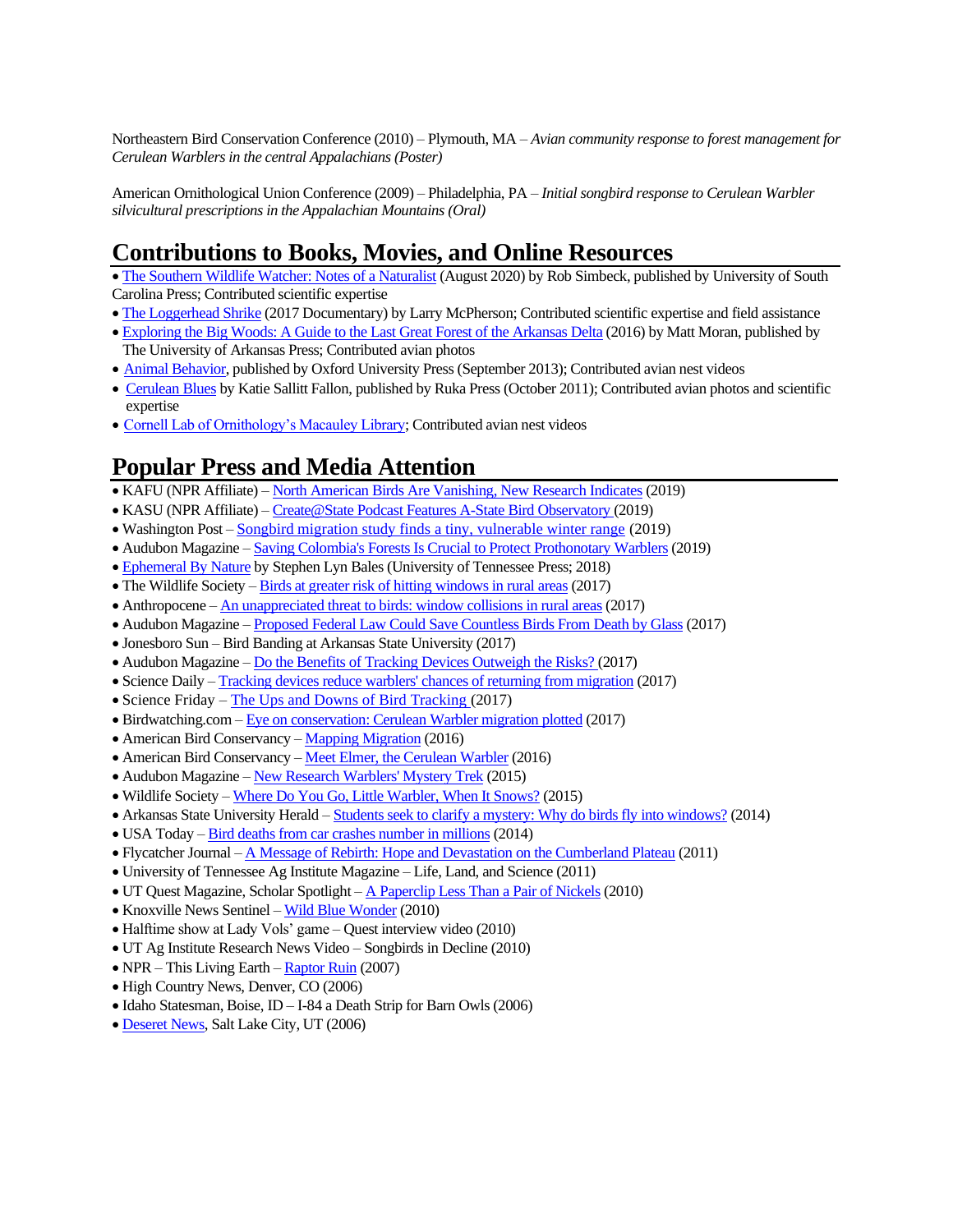# **Courses Taught**

*Graduate*

• **Seminar Course: Ecosystem Services of Wildlife** (Designed and instructed; Instructor of Record) – Department of Biological Sciences, Arkansas State University, Jonesboro, AR (Spring 2019)

• **Seminar Course: Habitat Selection and Resource Use by Animals** (Designed and instructed; Instructor of Record) – Department of Biological Sciences, Arkansas State University, Jonesboro, AR (Spring 2016)

• **Methods in Advanced Avian Ecology** (Designed and instructed; Instructor of Record) – Department of Biological Sciences, Arkansas State University, Jonesboro, AR (Spring 2015)

• **Seminar Course: Effective Undergraduate Teaching in the Sciences** (Co-designed and led with Daniel Welsh) – University of Illinois, Urbana-Champaign (Fall 2012)

• **Urban Landscape and Sustainability** (Guest lecturer) – Department of Architecture and Design, University of Tennessee, Knoxville, TN – "Natural Designs: The Form and Function of Bird Nests" (Spring 2011)

### *Undergraduate/Graduate*

• **Conservation Biology** (Designed and instructed; Instructor of Record) – Department of Biological Sciences, Arkansas State University, Jonesboro, AR (Spring 2015, 2017, 2018)

• **Ornithology and Lab** (Designed and instructed; Instructor of Record) – Department of Biological Sciences, Arkansas State University, Jonesboro, AR (Spring 2014, 2016, 2018)=

• **Independent Study: Avian Ecology and Physiology** (Designed and instructed; Instructor of Record) – Department of Biological Sciences, Arkansas State University, Jonesboro, AR (Spring 2014)

• **Special Problems: Bird-Window Collisions** (Designed and instructed; Instructor of Record) – Department of Biological Sciences, Arkansas State University, Jonesboro, AR (Fall 2014)

• **Animal Ecology and Lab** (Designed and instructed; Instructor of Record) – Department of Biological Sciences, Arkansas State University, Jonesboro, AR (Fall 2013, 2015, 2017, 2019)

• **Wild Bird Ecology and Management** (Lab) – Department of Forestry, Wildlife, and Fisheries, University of Tennessee, Knoxville, TN (Spring 2008–2010)

### *Undergraduate*

• **Introduction to Ornithological Applications** (Designed and instructed with grad students; Instructor of Record) **–** Department of Biological Sciences, Arkansas State University, Jonesboro, AR (Spring 2016)

• **Biology of Animals (Honors and Regular)** (Designed and instructed; Instructor of Record) **–** Department of Biological Sciences, Arkansas State University, Jonesboro, AR (Fall 2014-18; Spring, Summer 2017)

• **Tropical Ecology** (Field Instructor in Panama) – Virginia Commonwealth University, Richmond, VA (January 2015)

• **Wildlife Management** (Designed and instructed; Instructor of Record) **–** Department of Biological Sciences, Arkansas State University, Jonesboro, AR (Falls 2014, 2016)

• **Upland Habitat Field Techniques** (Designed and instructed) – Department of Natural Resources and Environmental Sciences, University of Illinois, Urbana, IL (Spring 2013)

### *Secondary*

- **AP Biology** Proviso East High School, Maywood, IL (2003–2004)
- **General Biology (Honors)** Proviso East High School, Maywood, IL (2002–2004)
- **Biology** (Student Teacher) Wheaton North High School, Wheaton, IL (2002)

### *Primary*

- **Botany/Native Plants of Idaho** Foothills School of Arts and Sciences, Boise, ID (Spring 2007)
- **Ecology** Foothills School of Arts and Sciences, Boise, ID (Summer 2006)
- **Entomology** Foothills School of Arts and Sciences, Boise, ID (Summer 2006)
- **General Science** College of DuPage Summer Gifted Program, Glen Ellyn, IL (Summer 2001)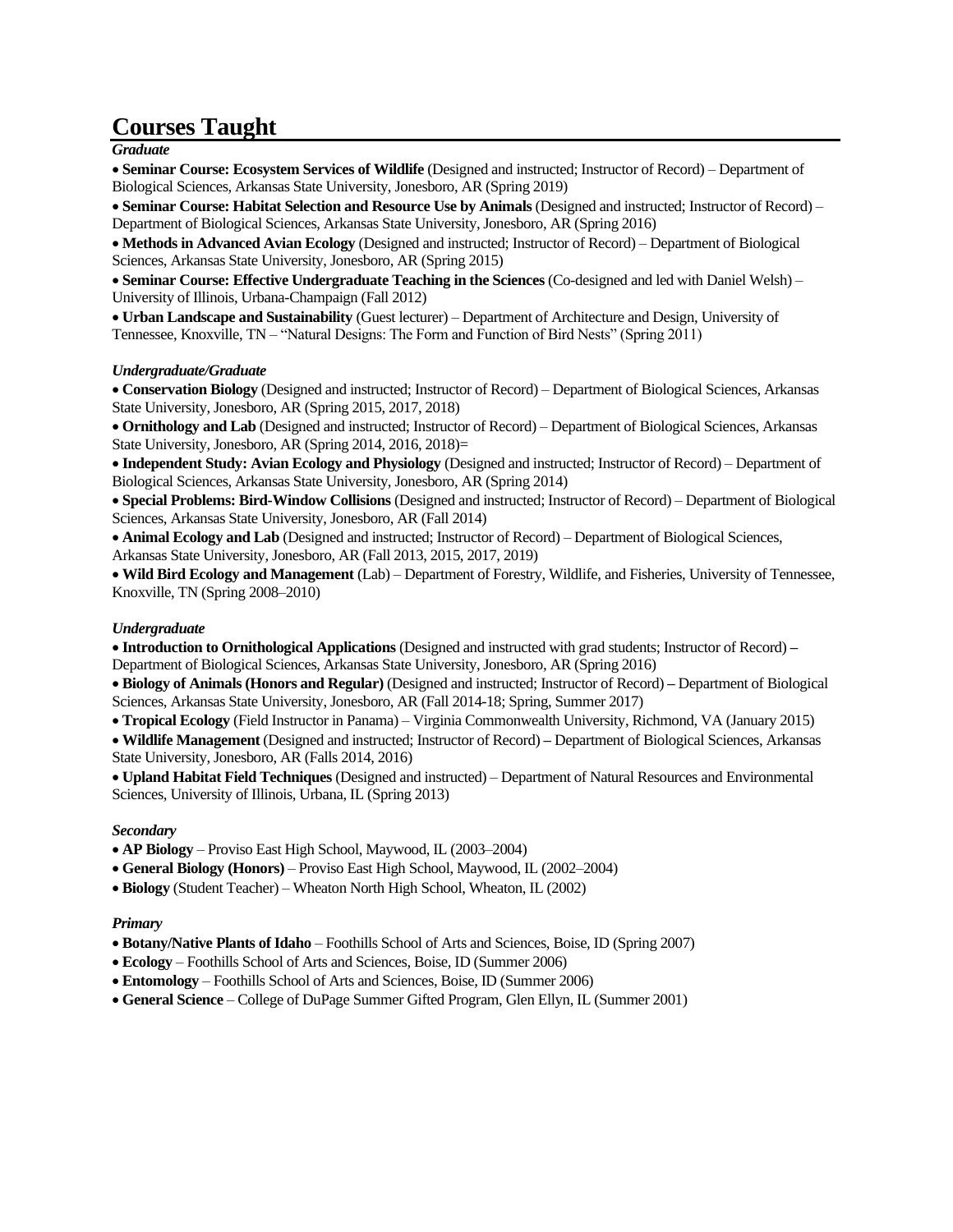# **Graduate Students – Major Advisor**

*Arkansas State University –*

**William Guy** (MS Environmental Sciences; Begin 2021) – Investigating the benefits of various agricultural practices related to burning and flooding for birds and greenhouse gas emissions

**Emily Donahue** (PhD Molecular Biosciences; 2020–Present) – Prevalence and effects of neonicotinoid pesticides on Loggerhead Shrikes

**Alix Matthews** (PhD Molecular Biosciences; 2019–Present) – Understanding host-switching in an obligate symbiont-host system (co-advised with Asela Wijeratne)

**Kevin Krajcir** (MS Biology; 2018–Present) – Variation in the relationship between feather mites and warblers **Emily Donahue** (MS Biology; 2017–Fall 2020) – Agriculture and Loggerhead Shrike Non-Breeding Ecology in the LMAV

**Joseph Youtz** (MS Biology; Spring 2020) – Bergmann's Rule and Landscape effects on Prothonotary Warblers(Currently PhD student at Louisiana State University in Baton Rouge, LA)

**Jacob Wessels** (MS Biology; Spring 2020) – Cerulean Warblers of the Ozarks: Breeding Ecology and Female Habitat Use **Lee Bryant** (MS Biology, Spring 2018) – Effects of Eastern Hemlock loss on Louisiana Waterthrush in Great Smoky Mountains NP (Currently teaching biology at Coconino Community College in Flagstaff, AZ)

**Alex Worm** (MS Biology, Fall 2017) – Range expansion and hybridization in Western Kingbirds and Scissor-tailed Flycatchers (Currently teaching at Arkansas State University in Jonesboro, AR)

**Jennifer Wilcox** (MS Biology, Fall 2017) – Bottomland forest management for understory species of conservation concern (Currently working as a wildlife biologist with SWCA Consulting in Las Vegas, NV)

**Alix Matthews** (MS Biology, Spring 2017) – Bird-mite coevolution and effects of mites on avian fitness (Currently conducting research on leaf-cutter ants at University of Texas in Tyler, TX)

**Morgan Slevin** (MS Biology, Summer 2017) – Prothonotary Warbler geographic variation in color, provisioning, and demographics (Currently a PhD student in Neurobiology at Florida Atlantic University in Boca Raton, FL)

**Doug Raybuck** (MS Biology, Fall 2016) – Post-fledgling habitat use and migratory connectivity in Cerulean Warblers (Currently a PhD student in Wildlife Ecology at University of Tennessee in Knoxville, TN)

# **Undergraduate Students – Major Advisor**

### *Arkansas State University –*

Elizabeth Corbin (Spring 2020–Present) – Prey choice in Loggerhead Shrikes Bill Page (Fall 2019–Present) – Loggerhead shrike breeding ecology Tryniti Garred (Fall 2019–Present) – Feather mites and avian color Cody Barnett (Fall 2017–Spring 2020) – Biology and behavior of feather mites Rhett Raibley (Fall 2015–Summer 2020) – Patterns of parental care by migrant birds; Loggerhead Shrikes Alex Harken (Spring 2019–Fall 2019) – Feather mite diversity and collection curation Ian Bacic (Spring 2019–Fall 2019) – Variation in feather mite abundance across climates Callie Wilson (Fall 2017–Spring 2019) – Physiology of feather mites Ammar Taqi (Spring 2017–Fall 2018) – Avian and nature photography Emily "Gracie" Orfanos (Fall 2016–Spring 2017) – Loggerhead Shrike habitat use in NE Arkansas Kara Oliver (Fall 2016–Spring 2017) – Loggerhead Shrike habitat use in NE Arkansas Kassidy Richardson (Spring 2016) – Feather mites of warblers/Bird-window collisions Courtney Francois (Fall 2015–Spring 2016) – Avian mite diversity Mitchell Curtis (Fall 2015–Spring 2016) – Nest behavior of Prothonotary Warblers Sarah Wilcox (Spring 2014–Fall 2015) – Avian feather mite coevolution and Bird-window collisions Breaunna Jackson (Fall 2014) – Provisioning of Prothonotary Warblers in natural cavities and nest boxes Luke Methvin (Fall 2014) – Effects of forest management on nest behavior Arin Vann (Fall 2014) – Factors driving bird-window collisions Erica Olney (Fall 2014) – Factors driving bird-window collisions Brent Wagner (Fall 2014) – Factors driving bird-window collisions Leevi Haas (Spring 2014) – Comparative study of biliverdin and Prothonotary Warbler nest box project Peter Hasik (Summer 2014) – Range expansion of Western Kingbirds and Scissor-tailed Flycatchers Jennifer Reed (Fall 2013) – Testing for carry-over effects of stress using feather CORT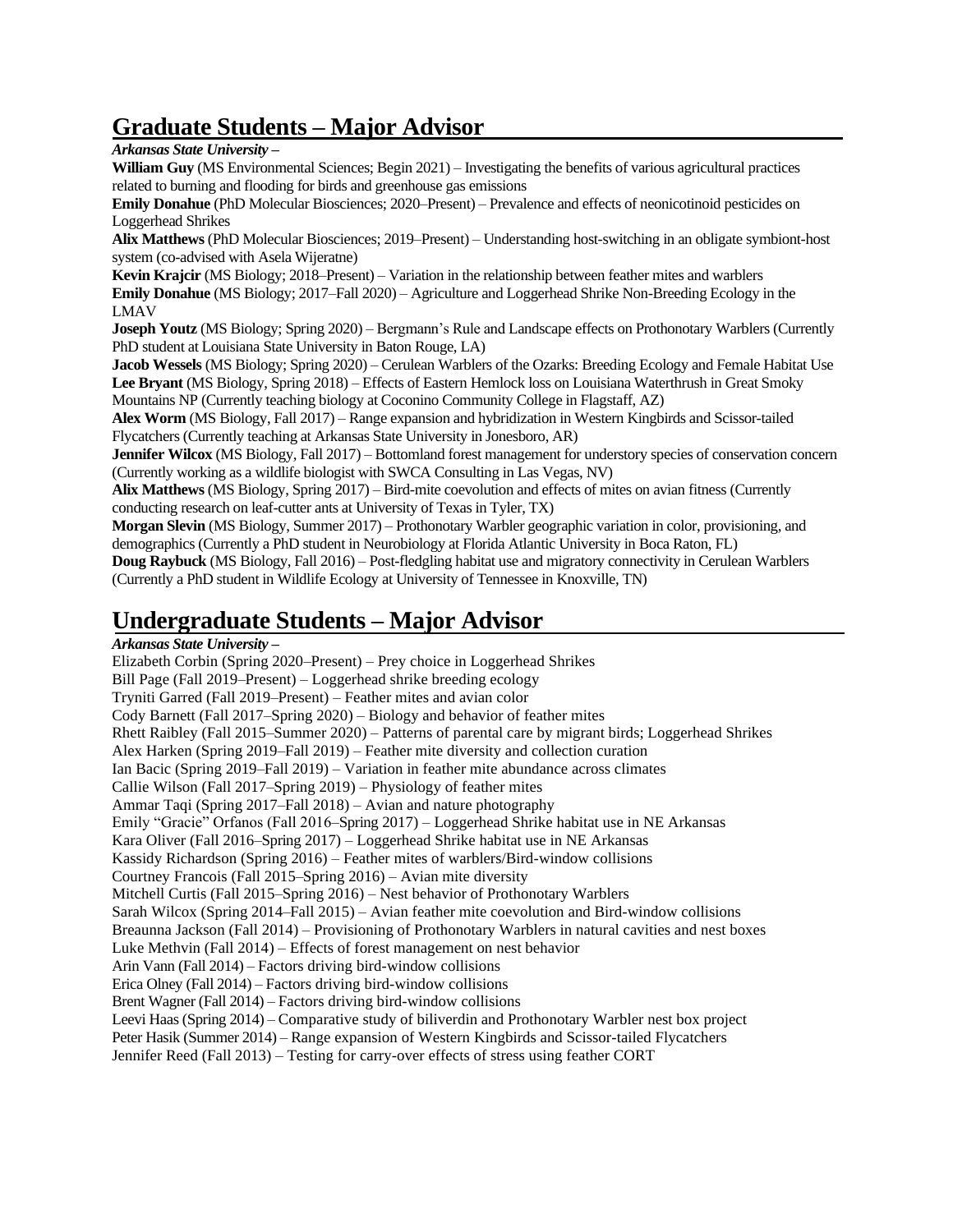### *University of Illinois –*

Alex Fillak (Fall 2012) – Effects of temperature and food availability on susceptibility of American Toads to Chytrid fungus Andrew Cooper (Fall 2012) – Effects of temperature and food on susceptibility of American Toads to Chytrid fungus Kelsey Low (Spring 2012) – Effects of temperature and food on susceptibility of American Toads to Chytrid fungus

# **Graduate Students – Committee Member**

*Arkansas State University –* Alyssa Hartzheim (MS Biology; 2020–Present) Caitlin DeBellis (MS Biology; 2019–Present) Jen Terry (MS Biology; 2018–Present) Dylan DeRouen (MA Biology; Spring 2020) Kyle Edmonds (MS Biology; Summer 2020) James Gore (MS Biology; 2016–Present) Sarah Harrod (PhD Environmental Science; Spring 2020) Wayne Smart (MS Biology; Spring 2019) Bob Vernocy (PhD Environmental Science; 2014–Present) Sam Schratz (MS Biology; Spring 2018) Chris Thigpen (MS Biology; Spring 2016)

*University of Tennessee –* Doug Raybuck (PhD Wildlife Ecology; 2018–Present)

*University of Arkansas –* Connor Gale (PhD Biology; 2020–Present)

# **Undergraduate Student Honors Committees**

*Arkansas State University –* Elizabeth Corbin (Advisor, 2020-Present) Emily Orfanos (Advisor, 2016–17) Geoffrey Payne (2014–15)

# **Student Research Grant Proposals Advised and Awarded**

**Arkansas Audubon Society Trust:** \$1132; Alix Matthews (Spring 2020) – Exploring mechanisms and consequences of feather mite-avian symbiotic relationship

**Arkansas Audubon Society Trust:** \$932; Alix Matthews (Fall 2019) – Investigating the brood parasite facilitation hypothesis as a potential mechanism driving host-switching of feather mites

**Arkansas Audubon Society Trust: \$**1,200; Kevin Krajcir (Fall 2019) – Exploring the physiological effects of feather mites on their avian hosts

**Association of Field Ornithologists:** \$1,500; Jacob Wessels (Spring 2019) – Cerulean Warbler habitat selection, breeding biology, survival, and movement in the Ozark region

**Arkansas Audubon Society Trust:** \$1,000; Kevin Krajcir (Fall 2018) – New World Warblers (Parulidae) and their ectosymbiotic feather mites

**Arkansas Audubon Society Trust:** \$760; Emily Donahue (Fall 2018) – Winter ecology and physiology of Loggerhead Shrike populations in the agricultural landscape of the Lower Mississippi Alluvial Valley

**Arkansas Audubon Society Trust:** \$800; Joseph Youtz (Fall 2018) – Occupancy of isolated woodlots by migratory and cavity nesting avian species in the Lower Mississippi Alluvial Valley of NE Arkansas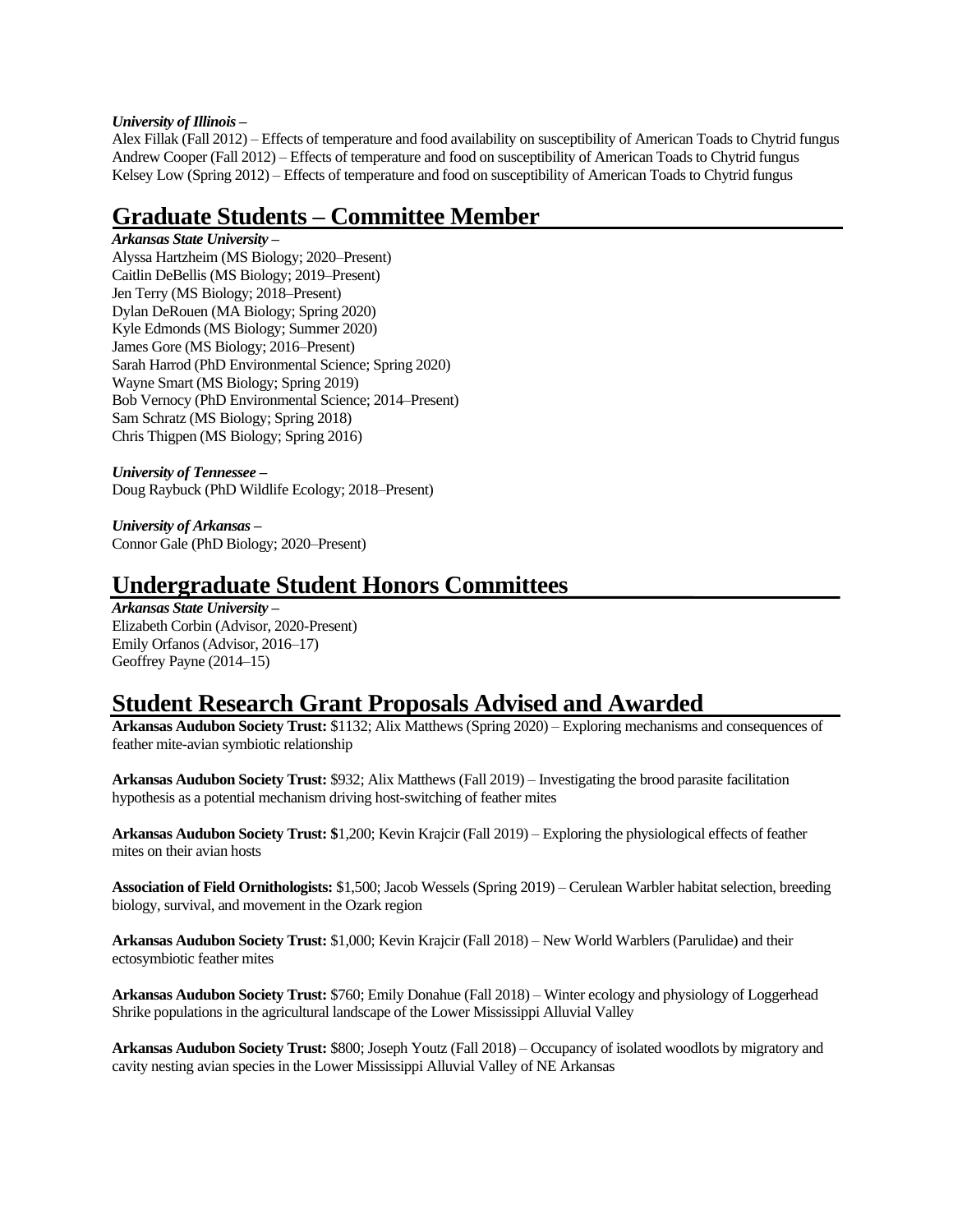**Arkansas Audubon Society Trust:** \$1,200; Jacob Wessels (Fall 2018) – Cerulean Warbler habitat selection, breeding biology, survival, and movements in the Ozarks

**Arkansas Audubon Society Trust:** \$5,000; Jacob Wessels (Fall 2017) – Breeding biology and movement of Cerulean Warblers in the Ozarks

**Arkansas Audubon Society Trust:** \$1,200; Joe Youtz (Fall 2017) – Woodlot use by birds in the Lower Mississippi Alluvial Valley

**Arkansas Audubon Society Trust:** \$780; Emily Donahue (Fall 2017) – Non-breeding physiology of Loggerhead Shrikes in the Lower Mississippi Alluvial Valley

**Arkansas Audubon Society Trust:** \$1,333; Alix Matthews (Fall 2016) – Coevolution of warblers and feather mites

**Arkansas Audubon Society Trust:** \$864; Lee Bryant (Fall 2016) – Effect of Eastern Hemlock decline on an obligate riparian specialist, the Louisiana Waterthrush

**Association of Field Ornithologists:** \$1,500; Lee Bryant (Spring 2016) – Effect of Eastern Hemlock decline on an obligate riparian specialist, the Louisiana Waterthrush

**Tennessee Ornithological Society:** \$450; Lee Bryant (Spring 2016) **–** Effect of Eastern Hemlock decline on an obligate riparian specialist, the Louisiana Waterthrush

**Arkansas Audubon Society Trust:** \$778; Lee Bryant (Fall 2015) **–** Effect of Eastern Hemlock decline on an obligate riparian specialist, the Louisiana Waterthrush

**Knoxville Chapter of the Tennessee Ornithological Society J.B. Owen Award:** \$750; Lee Bryant (Fall 2015) **–** Effect of Eastern Hemlock decline on an obligate riparian specialist, the Louisiana Waterthrush

**Arkansas Audubon Society Trust:** \$858; Alex Worm (Fall 2014) – Documenting mtDNA introgression by hybridization in Scissor-tailed Flycatchers and Western Kingbirds

**Arkansas Audubon Society Trust:** \$1,200; Alix Matthews (Fall 2014) – Effects of feather mites on avian species of concern in Arkansas

**Arkansas Audubon Society Trust:** \$853; Morgan Slevin (Fall 2014) – Differential reproductive performance of Prothonotary Warblers (*Protonotaria citrea*) nesting in boxes versus natural cavities

**Arkansas Audubon Society Trust:** \$747; Jennifer Wilcox (Fall 2014) – Neotropical migrant use of alternatively managed bottomland hardwood forests of east central Arkansas

**Arkansas Audubon Society Trust:** \$250; Alex Worm (Fall 2013) – Hybridization and range expansion in Scissor-tailed Flycatchers and Western Kingbirds in eastern Arkansas

# **Honors and Awards**

Faculty Scholarship Achievement Award College Nominee, Arkansas State University (2019, 2020) Elective Member of the American Ornithological Society (2018) Honor's College Professor of the Year Nominee, Arkansas State University (2017, 2020) Partner's In Flight Research Award – Snowbird, UT (2013) University of Tennessee Chancellor's Citation "Extraordinary Professional Promise" (2011) University of Tennessee CASNR "Outstanding Graduate Teaching Assistant" (2011) SE Partners in Flight "Best Student Presentation Award" – Lexington, KY (2011) Cooper Ornithological Society – Student Membership Award (2010–2011) Field Museum of Natural History Summer Research Intern (1997)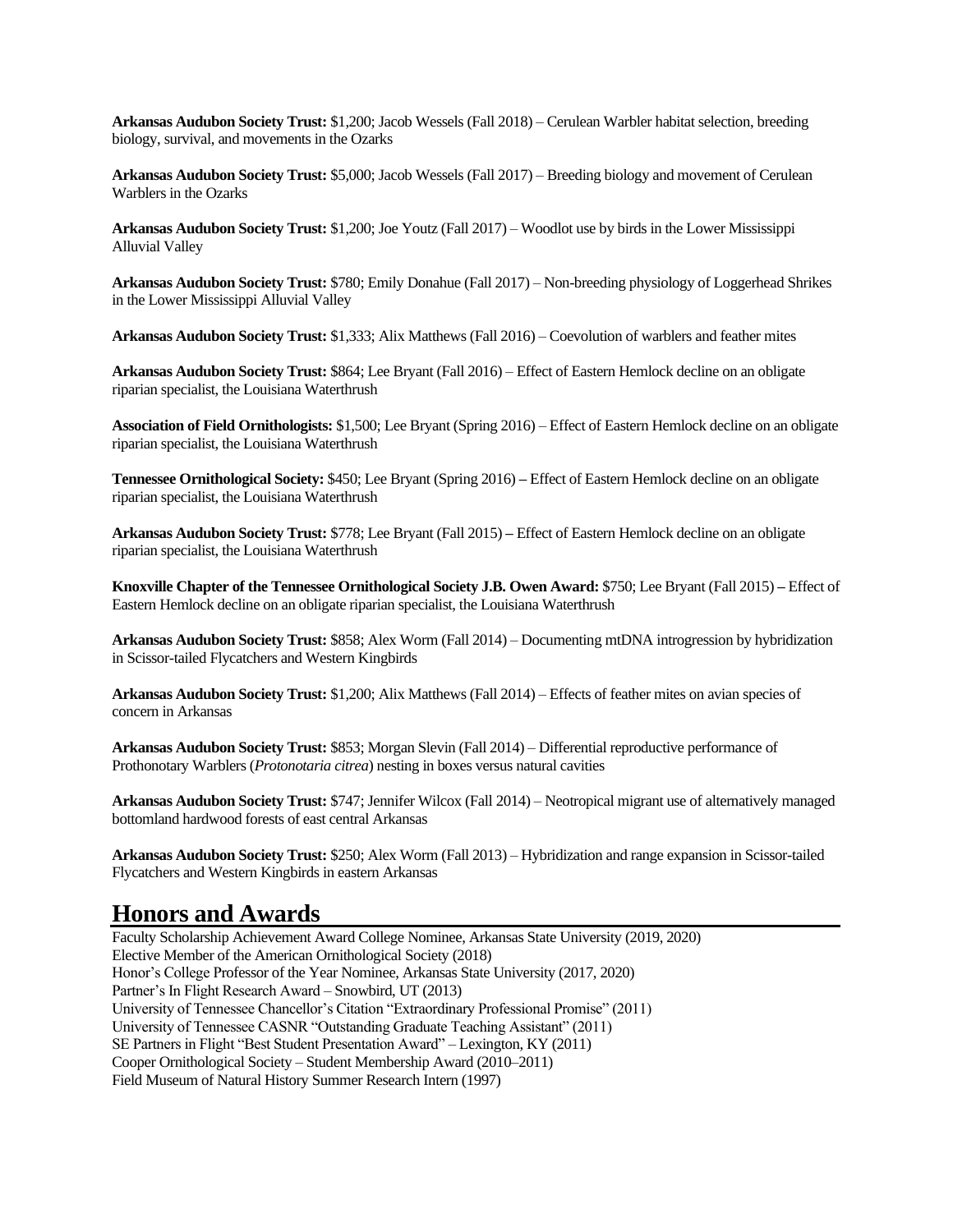### **Service**

### *Departmental and College*

**Arkansas State University, Dept. of Biological Sciences: Director –** Assessment (2018–2020), Field Stations (2019– Present); **Chair** – Cluster Hire for 3 Faculty in Disease in Nature (Fall 2019), Recruitment (2014–Present), and Biology Seminar Series (2018–Present); **Member** – Long-term strategic planning (2013-Present), Class evaluation (2013–Present), Herpetology Faculty Search Committee Member (2017),

### **Curator, Arkansas State University Museum (Bird and Feather Mite Collection) –** (2013–Present)

### *University and Campus*

**University Strategic Planning Committee Task Force: Research** (Fall 2019–Present)

**Search Committee Member –** Dean of College of Sciences and Mathematics (Spring 2019)

**Institutional Animal Care and Use Committee – Arkansas State University** (2018–2019)

**Founder and Director of the Arkansas State Bird Observatory** (2016–Present) **–** Organize and lead banding operation for students of all ages to learn about, and gain hands-on experience with, birds

**Faculty Senator, Arkansas State University –** (2018–Present)

**Advisor, Avian Ecology and Wildlife Clubs, Arkansas State University –** (2013–Present)

**Graduate Student Senator** – University of Tennessee (2009–2010)

### *Community and Regional*

**Expert Habitat Suitability Consultant for US Fish and Wildlife Service: Prothonotary Warblers** (2020-Present)

**Local science outreach: Conserving Birds at Delta School, Wilson, AR (April 2018), Science Night Outreach at Health and Wellness Magnet School, Jonesboro, AR (Feb 2018); Valley View Elementary School, Jonesboro, AR (Nov 2018), International Studies Magnet School, Jonesboro, AR (Oct 2019)**

**Organizer and Compiler; White River Christmas Bird Count** (2016–Present)

**Bearitage Field Station Bioblit**z – Helped organize and guide local high school students, undergrads, and members of the public on bird walks and bird banding at an Arkansas State University field station (2016 –19)

**NE Arkansas Science Fair Judge** – Reviewed and judged junior high and high school student science projects (2015)

**Science Night Outreach at Local Schools (Champaign, IL) –** Visited local underserved elementary schools and presented information on avian research and conservation. Presentations designed to excite, engage, and develop intellectual curiosity (Fall 2012)

**Teaching Evolution Workshops –** Organized workshops and trained middle and high school teachers in methods of teaching evolution, Boise State University and University of Tennessee (May 2005 and January 2012)

**Cerulean Warbler Public Field Trips** (w/ KTOS and Ijam's Nature Center) – Royal Blue Wildlife Management Area, Campbell County, TN (20 May 2008, 27 May 2009, 24 May 2010, 29 May 2011)

**Migratory Bird Walks and Owl Prowls** (w/ Ijam's Nature Center) – Various locations in the greater Knoxville metropolitan area, TN (2009–2011)

**Ijam's Bioblitz** – Helped organize and guided local high school students and volunteers on bird walk at Ross Marble Quarry, Knoxville, TN (14 May 2011)